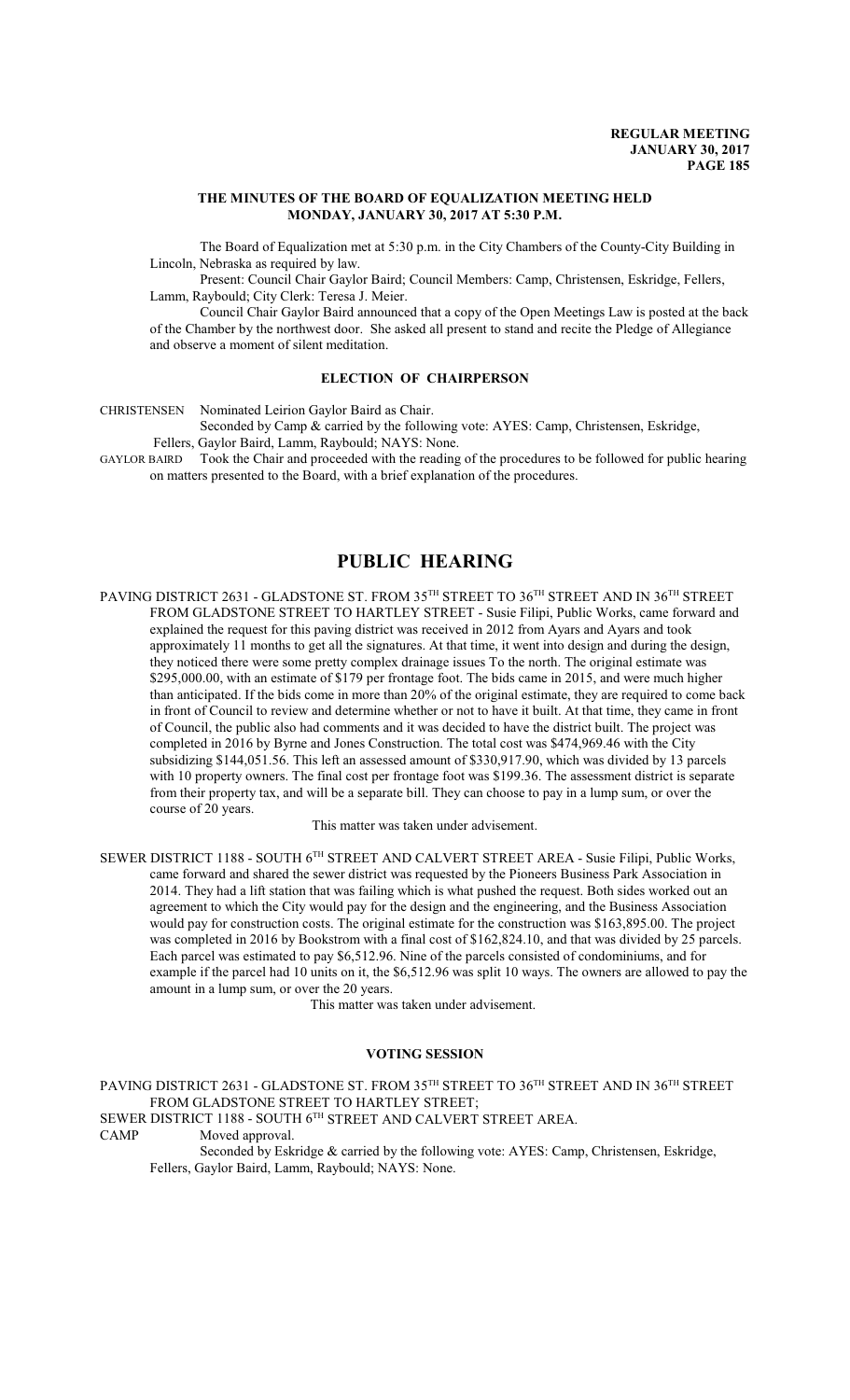## **ADJOURNMENT**

## **5:39 P.M.**

CAMP Moved to adjourn sine die the Board of Equalization Meeting. Seconded by Eskridge & carried by the following vote: AYES: Camp, Christensen, Eskridge, Fellers, Gaylor Baird, Lamm, Raybould; NAYS: None.

Teresa J. Meier, City Clerk

Monet McCullen, Office Specialist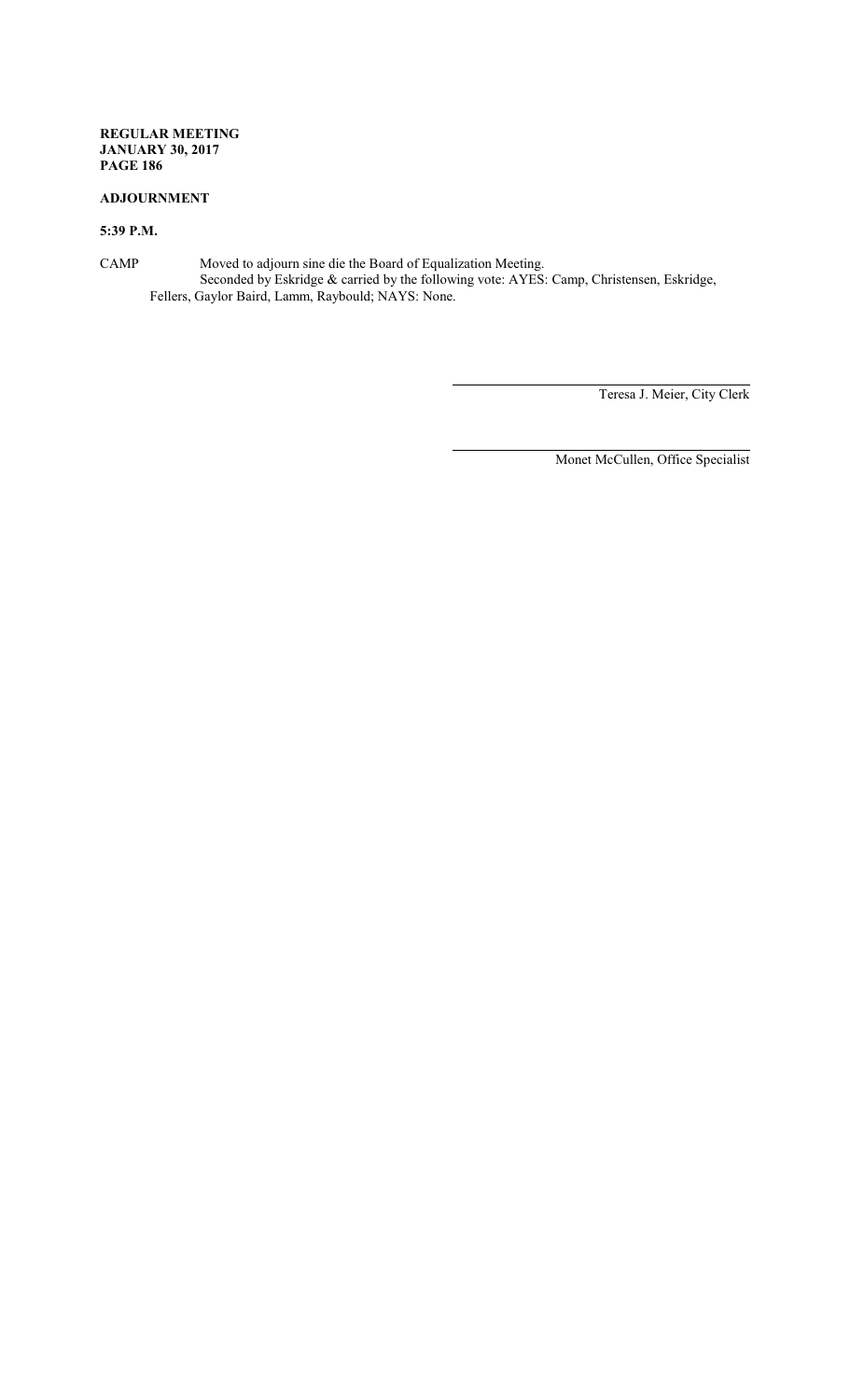#### **THE MINUTES OF THE CITY COUNCIL MEETING HELD MONDAY, JANUARY 30, 2017 AT 5:30 P.M.**

The Meeting was called to order at 5:30 p.m. Present: Council Chair Gaylor Baird; Council Members: Camp, Christensen, Eskridge, Fellers, Lamm, Raybould: City Clerk: Teresa Meier. Council Chair Gaylor Baird announced that a copy of the Open Meetings Law is posted at the back of the Chamber by the northwest door. She asked all present to stand and recite the Pledge of Allegiance and observe a moment of silent meditation.

## **READING OF THE MINUTES**

ESKRIDGE Having been appointed to read the minutes of the City Council Proceedings of January 23, 2017, reported having done so, found same correct.

Seconded by Fellers & carried by the following vote: AYES: Camp, Christensen, Eskridge, Fellers, Gaylor Baird, Lamm, Raybould; NAYS: None.

## **PUBLIC HEARING**

APPOINTING JAWEDAD AL-HELFI TO THE MULTICULTURAL ADVISORY COMMITTEE FOR A TERM EXPIRING SEPTEMBER 18, 2018 - Jawad Al-Helfi, 322 N. 30<sup>th</sup> Street, applicant, came forward and requested approval. Discussion followed.

This matter was taken under advisement.

APPOINTING ROBERT SELIG TO THE LINCOLN AIRPORT AUTHORITY BOARD TO FULFILL AN UNEXPIRED TERM, EXPIRING UPON THE ELECTION OF MAY, 2017 - Mike Lang, Mayor's office came forward and stated Mr. Selig is the Mayor's nominee for the Airport Authority Board and requested approval

Bob Selig, 7901 Hacienda Drive, came forward and requested approval.

Roy Christensen, Council Member, stated the Airport Authority has a levy authority on property taxes and at this point has declined to exercise that authority and inquired on Mr. Selig's position on using, or not using the levy authority.

Mr. Selig stated he has not had a chance to look into the levy, but his perspective is that an airport should be like any other enterprise and be able to run self sufficiently as much as possible. If something comes up and the airport needs the levy then they might have to use it, but overall it is best to try and generate revenues to not have to tap into tax rolls.

Jon Camp, Council Member, asked based on Mr. Selig's experience, has he been involved in an airport that used tax payers levy's.

Mr. Selig confirmed all the airports he has worked for in the past have been supported by tax payers in some form. The tax support was already in place before Mr. Selig took over the airport. It was not necessarily something Mr. Selig supported or did not support, it was just the way it was. The airport he was at for the last 14 years, they did have a tax levy, but solely used when matching dollars for federal grants. Discussion followed.

Trent Fellers, Council Member, inquired about challenges Mr. Selig might face.

Mr. Selig said that at a glance, it seems to be well ran. He does understand there is a need for development. There is a lot of vacant space at the old airport that can be marketable, but he does not necessarily see any problems.

This matter was taken under advisement.

APPROVING THE AWARD OF CONTRACT TO THE LOW BIDDER FOR THE AGREEMENT BETWEEN THE CITY OF LINCOLN AND THE STATE OF NEBRASKA DEPARTMENT OF ROADS FOR THE SUPERIOR STREET,  $27^{\text{TH}}$  STREET TO CORNHUSKER HIGHWAY PROJECT. CITY PROJECT NO. 540031. STATE PROJECT NO. LCLC-5254(10), CN 13316 - Erin Sokolik, Public Works, came forward and explained there were 6 bids received on this project with TCW Construction being the low bidder for \$1,495,504.00.

Cyndi Lamm, Council Member, inquired about the City's portion of this project.

Ms. Sokolik stated the City's portion is 20%.

Jon Camp, Council Member, asked how that compared to other bids.

Ms. Sokolik shared the next bid over TCW was 6% higher, the one after that was 30% higher and the remaining bids were higher than that.

This matter was taken under advisement.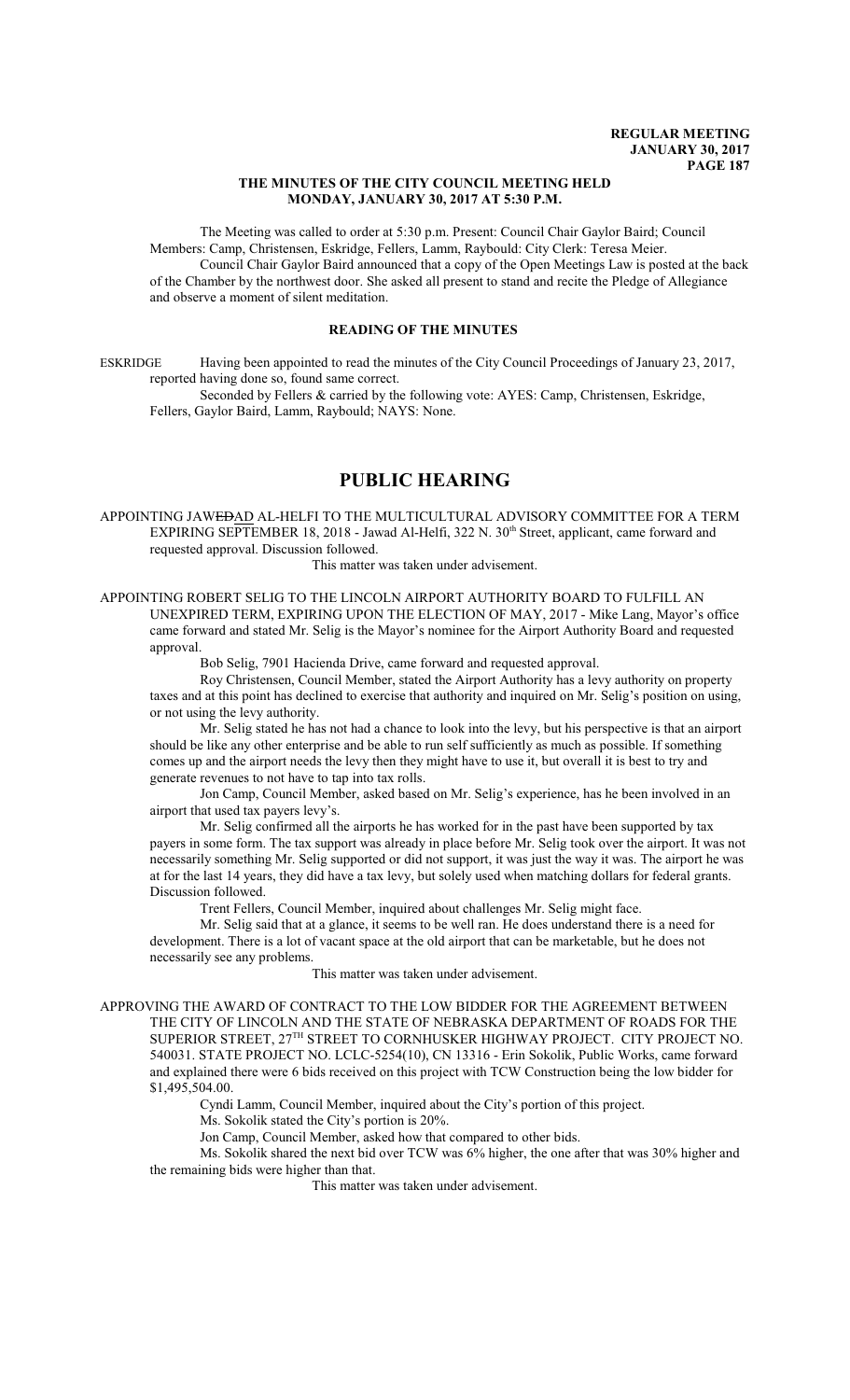APPROVING THE AWARD OF CONTRACT TO THE LOW BIDDER FOR THE AGREEMENT BETWEEN THE CITY OF LINCOLN AND THE STATE OF NEBRASKA DEPARTMENT OF ROADS FOR THE 27 TH STREET, HOLDREGE STREET TO FLETCHER AVENUE PROJECT. CITY PROJECT NO. 540040. STATE PROJECT NO. LCLC-5231(16), CN 13317 - Erin Sokolik, Public Works, came forward and explained TCW Construction was the low bidder for \$1,819,035.00.

Jon Camp, Council Member, asked the ranges from the low bidder to the other bidders. Ms. Sokolik, shared the second bidder was 9% higher, the third bidder was 25% higher, the fourth bidder was 34% higher, and the final bidder was 43% higher than the lowest bid. This matter was taken under advisement.

APPROVING THE AWARD OF CONTRACT TO THE LOW BIDDER FOR THE AGREEMENT BETWEEN THE CITY OF LINCOLN AND THE STATE OF NEBRASKA DEPARTMENT OF ROADS FOR THE 10 TH & SALT CREEK BRIDGE REPLACEMENT PROJECT. CITY PROJECT NO. 540027. STATE PROJECT NO. LCLC-5215(3), CN 13233 - Erin Sokolik, Public Works, came forward and explained there was 1 bid received on this project from Hawkins Construction for \$4,289,380.62. This matter was taken under advisement.

MANAGER APPLICATION OF AARON M. DANSKY FOR HOME-GROWN INDUSTRIES OF LINCOLN LLC DBA MELLOW MUSHROOM AT 601 R STREET, SUITE 110 - Aaron M. Dansky, 300 Hudkins Road, Malcolm, applicant, came forward to take the oath and requested approval. This matter was taken under advisement.

APPROVING AN AMENDMENT TO THE  $9^{\text{\tiny{TH}}}$  AND O REDEVELOPMENT PROJECT AMENDMENT OF THE LINCOLN CENTER REDEVELOPMENT PLAN TO INCLUDE THE POTENTIAL USE OF EEA FUNDS FOR ELIGIBLE IMPROVEMENTS RELATING TO THE REDEVELOPMENT OF PROPERTY ON PRIVATE PROPERTY GENERALLY LOCATED BETWEEN  $9^{\text{\tiny{TH}}}$  and  $10^{\text{\tiny{TH}}}$  on the south SIDE OF O STREET, NORTH OF THE EAST/WEST ALLEY, NOT TO INCLUDE THE TERMINAL BUILDING, AND ADJACENT RIGHTS OF WAY - David Landis, Urban Development Director, came forward and explained in 2010 the building in this area burned down and now meets the blighted and substandard practices of tax increment financing. After 6 years, there is a developer who now wants to make use of that property and the conjoining property to construct 2 hotels, some high end residential, first floor restaurant, and a banquet facility. The gap between the financing, the private sector and the TIF expenses is considerable. There are about \$19 million in TIF expenses and the TIF will raise about \$10 million. The developer has raised the idea of using the enhanced employment act to lay a 2% occupation tax on the hotel usage and the banquet facility usage, but not on the parking and not the 6,000 square foot restaurant. Over 20 years that should raise about \$2.3 million dollars that can also help close the gap. In Lincoln, 9<sup>th</sup> and O Street is one of the most visible corners and it has been in disarray for the past 6 years, and with no one else stepping forward to use the area, this is a timely appropriate and impressive use of the property and with a development that is consistent with the Downtown Master Plan, the Comprehensive Plan and with the South Haymarket Neighborhood Plan. The developer feels it is important to cover that financing gap as they would not like to downsize their vision. They see all the elements as being symbiotic and interconnected. They also intend to make it a compelling structure and a signature building with high-end amenities, energy efficiency with a fine facade. Urban Development would like to make this happen because this building is very appropriately located, it adds to a vibrant Downtown with 24/7 usage, the use of the residential condos, and the active first floor. The hotel will have its own parking and would not require the use of any Downtown parking. This would require an amendment to the Redevelopment Plan that Council passed in 2016, by the simple addition of the potential use of the Enhanced Employment Area Law. That is under discussion now as a Redevelopment Agreement is being prepared. In the event Council allows this tool to be used, it will come back in front of Council in the form of a Redevelopment Agreement. This is something that has come in front of Council before and the only action is approving the amendment to the existing plan to add the power to use the Enhanced Employment Area Law.

Cyndi Lamm, Council Member, asked for clarification on what the TIF expenses are.

Mr. Landis advised the Enhanced Employment Area Law appears in the Community Development Act, but is a separate authority. This tool does not have to be used in a blighted and substandard area, it can be used where a city deems is appropriate. However, in this situation, it is in a TIF area and when looking at expenses, it is best to look at TIF eligible expenses and that the money from this revenue source would be spent on TIF eligible expenses now. The TIF law outlines the kinds of things that can be paid with TIF dollars. They are essentially public benefits with public enhancements. What it cannot be used for is the kitchen facility, beds, or internal decorations. It can be used for things like the sidewalk to help with a pull in for the hotel. If the sidewalk gets broken up because of heavy machinery, the TIF can be used to replace the sidewalk. If utility lines in the alley need to be buried, TIF dollars can be used on that as well. Discussion followed.

Ms. Lamm asked other than occupation taxes, is there any benefit or reason to make this an enhanced employment area.

Mr. Landis explained that they would like the developer to do everything that they intend to do. There is a gap in the financing and to allow this to be an enhanced employment area that would help lessen that gap.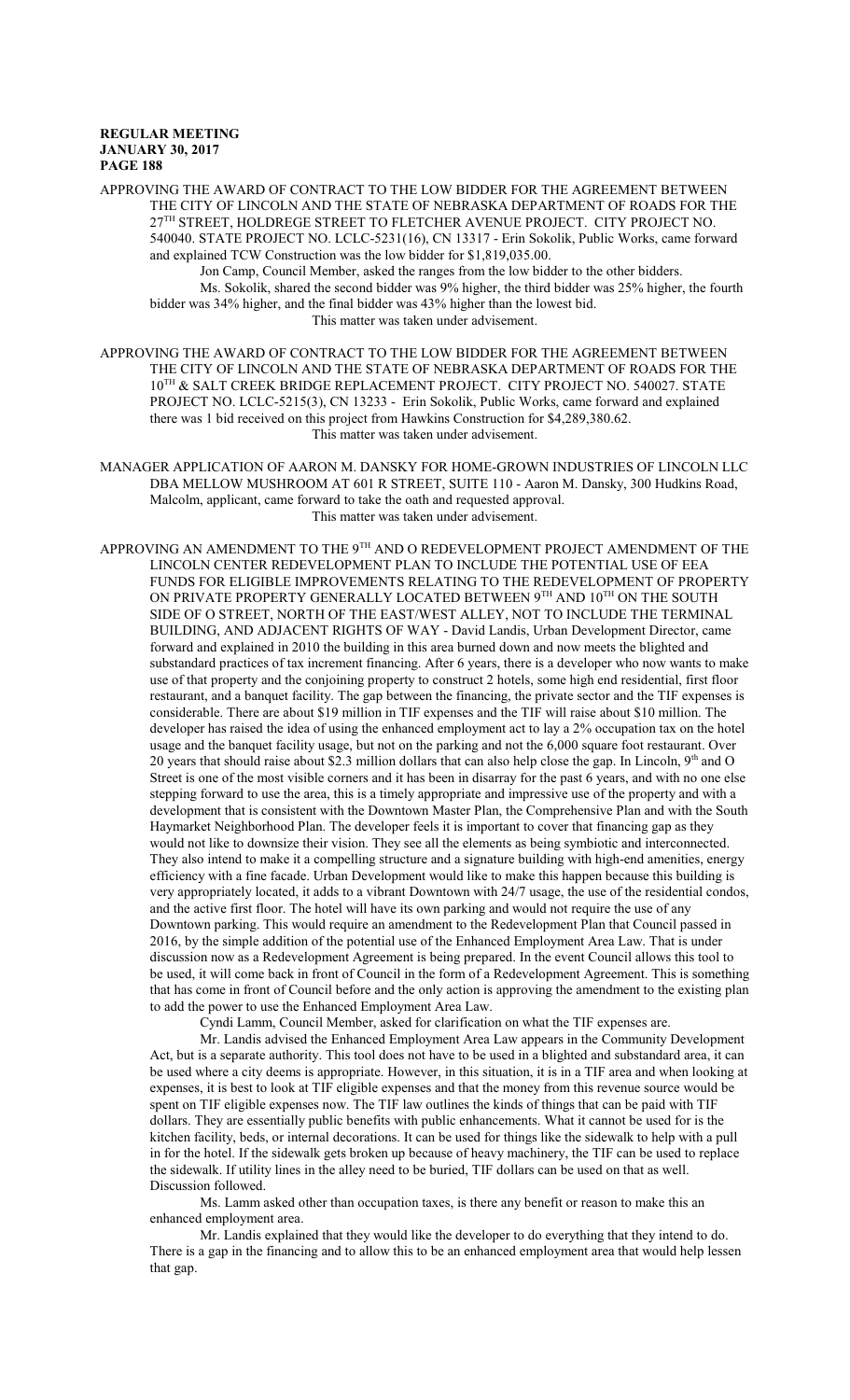Jon Camp, Council Member, asked if there was any intent to improve O Street with this project.

Mr. Landis stated there would be a pull in for users of the hotel and then an access down the alleyway to get to their garage. The project does not include much of O Street. There might be some parallel parking in the front of that area that is lost.

Mr. Camp asked what the condition of O Street would be after this project is complete.

Mr. Landis shared that to the extent they have to go into O Street to do the curb work then O Street will be better than what it is now. However, all of O Street was not included for repairs.

Mr. Camp asked about the EEA funds, the taxation, the criteria, and what is recommended.

Mr. Landis said there has been a lot of time spent thinking about what is appropriate and as of March, 2016, there are policy considerations. Urban Development has set some internal guidelines to try and stick with. They are looking for revenue bonds that the developer purchases or lender purchases so that there is no risk to the City. They want it to be single ownership to allow an administration to carry out their responsibilities. The minimum investment that the City has set for themselves is \$50 million. The law has a different standard. The Nebraska Act states two obligations, which are \$2 million of an investment and 25 employees. This is 25 times the amount of investments and if this is approved, this will be the second time this is used. It is expected that the developer reimburse for administrative expenses because there is a tax collection function as this goes on. Revenues that are spent need to be used for eligible expenses, which in this case, are TIF expenses. Discussion followed.

Mr. Camp inquired about the occupation tax and who it applies to.

Mr. Landis explained it would apply to the hotel and events that are in the ballroom. The food might have the occupation tax, but since it is not a restaurant per se it would not also be subject to the arena tax. The sale and monthly rent of the condos will not be subject to the additional tax.

Leirion Gaylor Baird, Council Chair, asked about the enhanced employment area and what that is projected as.

Mr. Landis shared they think the annual payroll will be about \$3.5 million and around 100 FTE's. There will be a number of housekeepers, kitchen staff, 60 full time positions at around 35 hours a week or more. There will be around 80 part time positions and 40 management positions. The management positions have an average of around \$50,000 or more per year.

Mark Hunzeker, Baylor Evnen Law, 1248 O Street, Suite 600, came forward on behalf of the developer and stated this is a very expensive project in terms of the structure being tall but including 230 parking stalls which can be expensive to build. The exterior of the building will be a very high end premium material that will be a lasting project. This will create a new entrance to Downtown Lincoln, both from the North and the West and change the skyline. There is a large gap with the financing, which will hopefully be somewhat closed by the use of the EEA. All the tax that will be paid is paid by patrons of businesses within this project and the people who will be operating those businesses are part of the development team. Everyone knows going into this project that they will be paying this tax as part of their business plan. This can be a tool that simply helps meet the gap between the existing need or the TIF eligible expenses and the available funds that will be created by the valuation once the project is completed.

Trent Fellers, Council Member, confirmed what is being approved with this resolution is just the potential use of an EEA and amending what was already passed.

Mr. Hunzeker confirmed this is just an amendment to the redevelopment plan, it is not an irrevocable authorization to use the EEA, but it is contemplating that as part of the Redevelopment project as it comes forward.

Mr. Fellers confirmed that approving this means that the Redevelopment Plan has been amended, and they have to come back at a later date with the Redevelopment Agreement to seek the Enhanced Employment Area occupation tax.

Mr. Hunzeker confirmed that to be true.

Carl Eskridge, Council Member, asked about the O Street improvements.

Mr. Hunzeker shared the main O Street improvements will only be where the sidewalk area is in front of the hotel and the entrance to the garage. Discussion followed.

Mr. Eskridge inquired about improvements to the alley.

Mr. Hunzeker stated there will certainly be improvements to the alley. The alley is in rough shape and there will have to be some utility relocation and part of that will include the alley being resurfaced.

Mr. Camp stated his only reservation is that TIF dollars are being used and nothing is being done on O Street with it being in poor condition and a public area.

Mr. Hunzeker said the one thing that occurred is depending on how the valuation comes out over time, the street rights of way are part of the redevelopment area, so if there is additional money available in the future, the City can use the additional funds to do public improvements.

Mr. Camp stated that he would not think the developer would want to wait 10 years to improve O Street and he thinks the developer would want to have a nice doorstep for the hotel.

Mr. Hunzeker shared that they would love to be able to improve all of O Street and  $9<sup>th</sup>$  Street, but the project is already a heavy lift the way it is, and to redo some street along the way would make this very difficult. Discussion followed.

Ms. Gaylor Baird asked for a break down on the levels of the building.

Mr. Hunzeker explained the lobby and restaurant area are on the first floor. The garage will be the next three levels between the first floor and the hotel levels. There will be about 5 levels of hotel space, and on top of that, there are three levels of condo space. The ballroom is on one side of the structure on top of the parking and that will have outdoor rooftop space. Discussion followed.

Jane Kinsey, Watchdogs of Lincoln, 6703 Hawkins Bend, came forward in opposition and states she feels the TIF is being abused.

This matter was taken under advisement.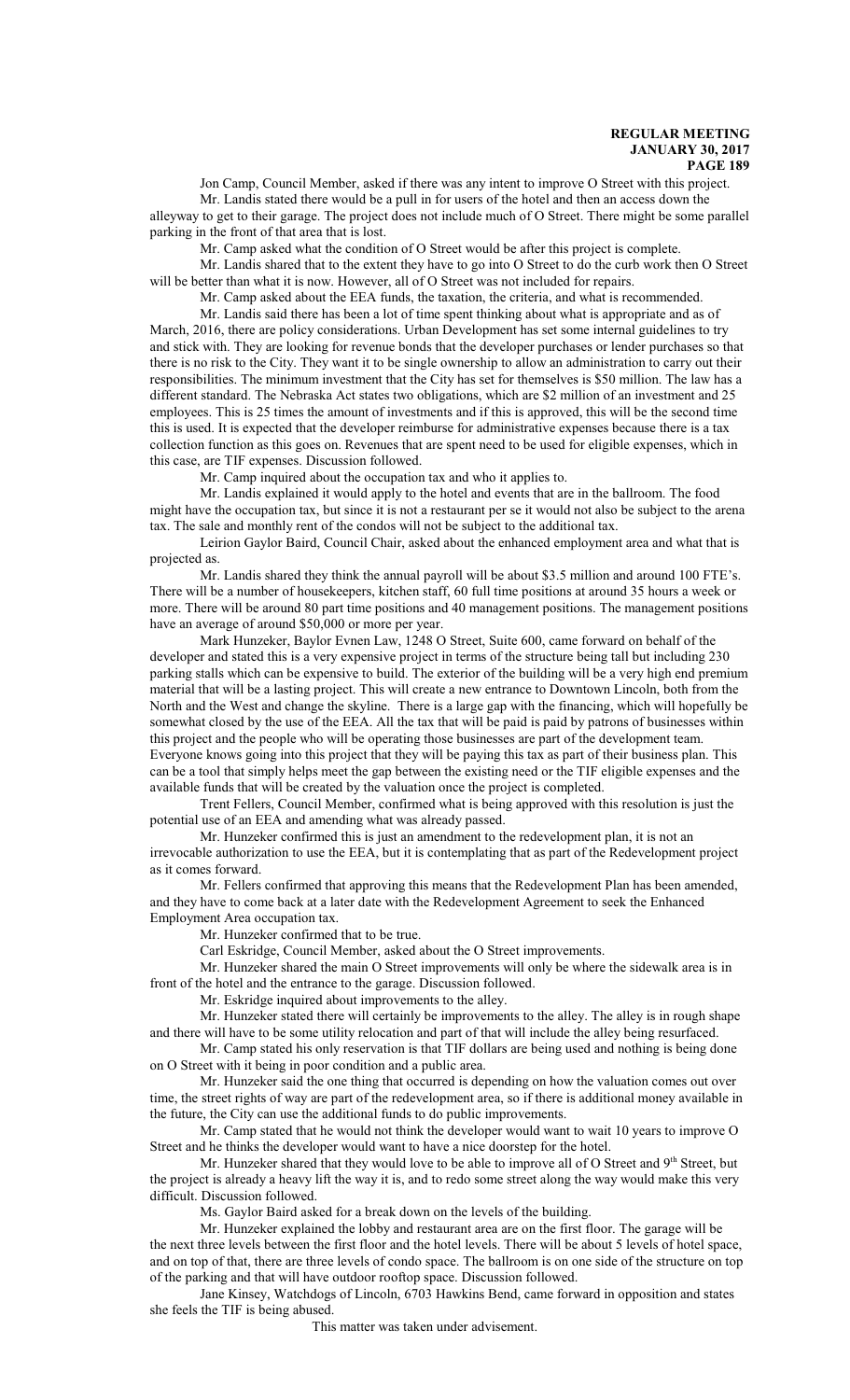AUTHORIZING A TRANSFER OF APPROPRIATIONS IN THE AMOUNT OF UP TO \$50,000 FROM MISCELLANEOUS BUDGET/CONTINGENCY TO CITY COUNCIL/REGULAR SALARIES TO COVER THE COSTS OF HIRING AN ADDITIONAL CITY COUNCIL STAFF PERSON AND/OR ADDING RESPONSIBILITIES TO THE CURRENT CITY COUNCIL STAFF POSITION FOR FISCAL YEAR 2016-2017 - Jeff Kirkpatrick, City Attorney, came forward and explained this allows for the expansion of City Council staff. This does so by taking money out of the contingent funds for one year. The idea is that the hiring process will take around 3 to 4 months which leads to the end of the fiscal year. At that point it will be in the second year of the biennial budget. This will allow more accuracy in projecting what City Council staff will cost and at what level Council will be staffing.

Jon Camp, Council Member, stated his understanding is that even if the resolution passes as is, should more funds be needed in the future, the Mayor's Office can come forward and do that so there could be an amendment within this fiscal year.

Mr. Kirkpatrick confirmed there would be no reason as to why they could not pass an amendment or even another resolution at a later time if during the hiring process they realize the budgeted too conservatively.

Mr. Camp asked if they would be limited to only adding one additional staff person.

Mr. Kirkpatrick said he thinks in addition to the current Council staff they are allowed another staff person which would be two staff total.

Mr. Camp asked could they have three staff members.

Mr. Kirkpatrick stated if they needed three they would have to come back with another resolution to approve that.

Jane Kinsey, Watchdogs of Lincoln, 6703 Hawkins Bend, came forward in favor. This matter was taken under advisement.

THE COUNCIL REQUESTS THE CHARTER REVISION COMMISSION TO REVIEW AND REPORT BACK TO THE COUNCIL AND TO THE MAYOR ON THE CHARTER PROVISIONS RELATING TO THE ADOPTION OF THE CITY'S BUDGET - Jeff Kirkpatrick, City Attorney, came forward and shared this raises the issue for the Charter Revision Commission about the provisions regarding the City's budget process, particularly references to a situation that recently happened with the prior biennium budget where the Mayor vetoed the budget that City Council adopted. From recent communications with the Commission Members, they are anxious to get started. They will look at historical background and also how City's around the Country approaches this issue.

Cyndi Lamm, Council Member, asked if there was a specific date when the Commission would be meeting on this.

Mr. Kirkpatrick stated there are no specific dates. He was waiting for Council to pass the resolution before scheduling anything. He did make the Commission aware that this item was coming up on Council's Agenda and is hoping to schedule the first meeting sometime in February.

Ms. Lamm inquired if Mr. Kirkpatrick will schedule meetings until they elect a Chair for the Commission.

Mr. Kirkpatrick confirmed Don Stading is the current Chair of the Commission and they will work together to schedule the first meeting and then the first item of business would be to elect officers.

Trent Fellers, Council Member, asked who staffs the Charter Revision Committee.

Mr. Kirkpatrick shared the Law Department tries to provide resources. If you look at the past Commissions and when they talk about budget items, they tend to pull individuals from the Finance Department.

Mr. Fellers stated that one of the provisions is to look at other City's that have a strong Mayor form of Government and how this is envisioned happening.

Mr. Kirkpatrick stated the Law Department has already begun to research that and hopes by the time the Commission meets, that they will have a fairly good survey done of City's with a strong Mayor form of Government. Another thing that has to be looked at in other City's is the size of their Council and how many votes are needed to override the Mayor's veto and if a City has a Council with 12 members how that will work.

Jane Raybould, Council Member, asked if the meeting will be open to the public and if the public is allowed to participate in the meetings.

Mr. Kirkpatrick clarified the meetings of the full Commission will be open to the public. It may be possible that they may decided to design some Committee's that will not be open to the public, but the meeting of the full Commission will be public and it would be expected to schedule times in some of those meetings for public input.

Jane Kinsey, Watchdogs of Lincoln, 6703 Hawkins Bend, came forward and inquired about the resolution Ms. Lamm had that allowed the public to have input on the Charter.

Ms. Lamm advised that resolution is still placed on the pending list.

Ms. Raybould asked about the makeup of the Charter Revision Commission

Mr. Kirkpatrick explained there are 15 members and the Code requires that they be appointed with some attempt to balance the political parties out.

Rick Hoppe, Mayor's Chief of Staff, came forward and shared the Commission is made up of 6 Democrats, 6 Republicans, and 3 independents.

This matter was taken under advisement.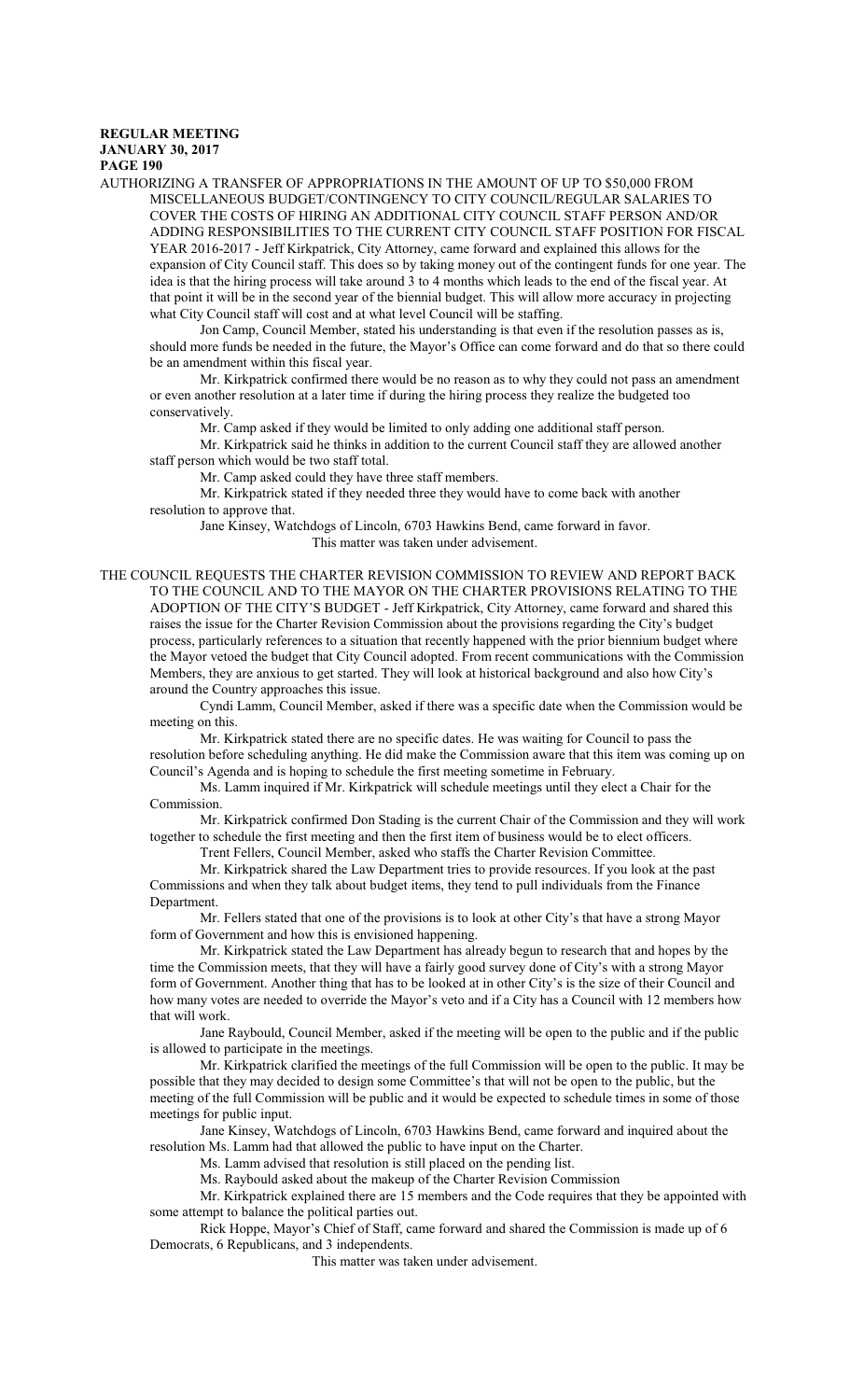CHANGE OF ZONE 16043 – APPLICATION OF E&G ENTERPRISES, LLC FOR A CHANGE OF ZONE FROM R-2 RESIDENTIAL DISTRICT TO O-3 OFFICE PARK DISTRICT ON PROPERTY GENERALLY LOCATED AT 8080 O STREET. (RELATED ITEMS: 17-7, 17R-10);

USE PERMIT 16011 – APPLICATION OF E&G ENTERPRISES, LLC TO ALLOW AN EARLY CHILDHOOD CARE FACILITY UP TO 8,000 SQUARE FEET IN SIZE FOR 130 CHILDREN ALONG WITH WAIVERS TO REDUCE THE REAR YARD, SIDE YARD, AND SIGN LOCATION SETBACK REQUIREMENTS IN THE O-3 DISTRICT, ON PROPERTY GENERALLY LOCATED AT 8080 O STREET. (RELATED ITEMS: 17-7, 17R-10) - David Cary, Planning Department Director, came forward and stated this is mainly allow for a free standing sign for the operation proposed at the early childcare facility. The site plan will be remaining exactly the same as it was two years ago when it was previously approved. This change makes sense because the predominantly pattern is also O-3 zoning and this is going to be O-3. There is one property located to the east and that is to be expected to change to an O-3 zone when it is ready for a change by the owner.

This matter was taken under advisement.

CHANGE OF ZONE 16034 – APPLICATION OF KELLY CUSTOM HOMES, LTD TO DESIGNATE THE JOHN G. CORDNER HOUSE AS A LANDMARK, CHANGING THE ZONING DISTRICT FROM R-2 RESIDENTIAL TO R-2 RESIDENTIAL WITH LANDMARK OVERLAY, ON PROPERTY GENERALLY LOCATED AT 325 SOUTH 55 TH STREET (RELATED ITEMS: 17-8, 17R-11); SPECIAL PERMIT 16055 – APPLICATION OF KELLY CUSTOM HOMES, LTD FOR HISTORIC PRESERVATION OF THE JOHN G. CORDNER HOUSE TO PERMIT A COMMUNITY UNIT PLAN CONSISTING OF 9 DWELLING UNITS, WITH WAIVERS TO ELIMINATE PEDESTRIAN WAY SIDEWALK REQUIREMENTS, TO ALLOW LOTS TO EXCEED LOT WIDTH-TO-DEPTH RATIO, TO ELIMINATE REQUIREMENT THAT LOTS FRONT UPON A PUBLIC STREET, TO REDUCE FRONT YARD SETBACKS, MINIMUM LOT WIDTH AND MINIMUM LOT AREA, AND TO EXCEED COMMUNITY UNIT PLAN DENSITY REQUIREMENTS, ON PROPERTY GENERALLY LOCATED AT 325 SOUTH 55<sup>TH</sup> STREET. (RELATED ITEMS: 17-8, 17R-11) - Stacey Hageman, Planning Department, came forward and explained this is to designate the Cordner House as a Lincoln Landmark. The special permit for the Historic Preservation is to permit the Community Unit Plan to allow 9 dwelling units on the site. The location is at the end of 55<sup>th</sup> Street, just north of M Street. The site is about 1.25 acres, which is a remnant of the original 10 acres parcel that the Cordner's purchased. They lived in the area of this house from the 1890's until they built the house in 1910 and they lived there until about 1940 and then they moved to California. Their daughter then owned the house until almost 1950. Between the 1950's and the 1960's the 10 acres subdivided into 35 ranch style houses that surround the main Cordner house. Most of the floor plan of the Cordner house is being retained. A lot of the walls and ceilings have compo board that will be replaced due to mold damage. The house has been vacant for over a decade. The Historic Preservation Commission reviewed these applications at their meeting on December 15, 2016, and recommended their approval for the landmark designation and for the special permit. The landmark designation provides the opportunity to request the special permit for Historic Preservation, which will then allow the Community Plan with the waiver to the density requirements. The Plan would essentially add 5 dwelling units on the property, keep the historic Cordner house, and then add three more dwelling units on the north side of the house. The dwelling units would have a traditional type of character and the Historic Preservation Committee also reviewed the designs of the dwelling units and they showed their support.

Leirion Gaylor Baird, Council Chair, inquired about the waivers being requested and why they were supported by the Planning Department.

Ms. Hageman shared that essentially the Community Unit Plan would encourage the maintenance and improvement of this historic house. The house has been vacant for a long time and could provide the economic stability to the ongoing maintenance of the house and the continued work on the house.

Ms. Gaylor Baird asked about the waiver dealing with the public street and why that was an appropriate waiver.

Ed Zimmer, Planning Department, came forward and explained he thinks the effect will be to make that a private drive from the edge of the property. There is not enough land there to retain the house and allow the development without the specific waivers. It would function as an extension of the cul-di-sac and serve off the private drive. The density is essentially what would be allowed there. If the house was to be torn down and four duplexes placed there, that would not be a superior plan to what is being requested. The Community Unit Plan allows creative solutions for odd parcels that produce superior results. The Planning Department felt they were offered that when they received the application.

Ms. Gaylor Baird asked if a sidewalk would also be necessary in this area.

Mr. Zimmer shared the drive would also be used as the sidewalk as it will only serve those immediate houses. The whole area would have to be paved if they tried to find a sidewalk location in that area in addition to the drive. There is currently a sidewalk on one side of 55<sup>th</sup> Street that would continue up to the edge of the property, and then the driveway would be shared by the residence. This matter was taken under advisement.

CHANGE OF ZONE 16039 – APPLICATION OF FIRST STREET BIBLE CHURCH TO DESIGNATE THE FORMER FIRST GERMAN CONGREGATIONAL CHURCH AS A LANDMARK, CHANGING THE ZONING DISTRICT FROM R-4 RESIDENTIAL TO R-4 RESIDENTIAL WITH LANDMARK OVERLAY, ON PROPERTY GENERALLY LOCATED AT 100 WEST F STREET (RELATED ITEMS: 17-9, 17R-12);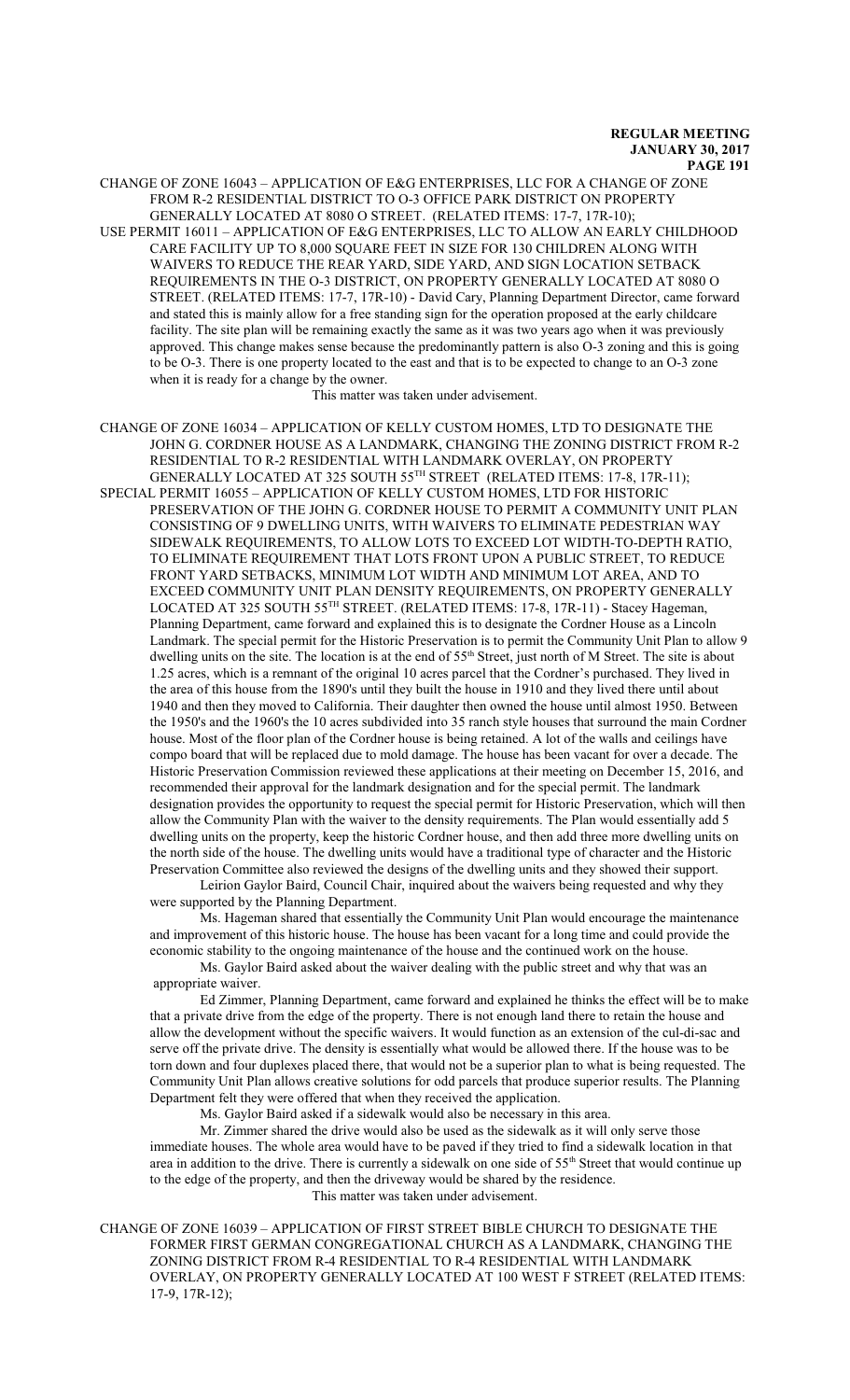- SPECIAL PERMIT 16058 APPLICATION OF FIRST STREET BIBLE CHURCH FOR HISTORIC PRESERVATION OF THE FORMER FIRST GERMAN CONGREGATIONAL CHURCH TO ALLOW REDUCTION OF THE REAR YARD TO 10 FEET AND VARIANCE OF PARKING REQUIREMENTS, ON PROPERTY GENERALLY LOCATED AT 100 WEST F STREET. (RELATED ITEMS: 17-9, 17R-12) - Ed Zimmer, Planning Department, came forward and explained this is the same approach as a landmark request with a special permit attached. The church at 1<sup>st</sup> and West F was built in 1920 as a First German Congregational Church. It is now owned and used by 1st Street Baptist Church which was a descendant of the original church. The architect was AW Woods who partnered with Mr. Cordner from the previous resolution. This came in front of the Historic Preservation Commission the same day as the Cordner house request and both were recommended at that time. This request is simple and shows this location is iconic. AW Woods has four churches throughout the City, with this being the first. The architect built hundreds of churches throughout a number of states. The special permit would allow construction of a classroom at the back of the church. It would be a little larger than what normally would be allowed. They will still remain 10 feet away from the alley. Their main impact would be to their property to the north. This matter was taken under advisement.
- APPROVING A REAL ESTATE SALES AGREEMENT BETWEEN THE CITY OF LINCOLN AND VENTRE A TERRE, LLC FOR THE SALE OF CITY OWNED PROPERTY GENERALLY LOCATED AT THE NORTHWEST CORNER OF 21<sup>ST</sup> AND Y STREETS - David Landis, Director of Urban Development, came forward and stated this is a continuation of the City's desire to sell unused City property that is surplus. The City is paying maintenance costs on the property and is not collecting any taxes. This originally was an LES substation. When it was no longer a substation for LES, they deeded the property to the City and there has been no civic use ever since, which has been around 10 years. It is complicated by a couple of LES easements that make the lot less than desirable. It is on the edge of being very difficult to build on. The whole area is in the flood plain and if there is to be development there would be potential problems to deal with. The most logical use for this area is parking. Directly across the street is an older brick building that was revived and redeveloped and they have asked to purchase the area and use it for parking. It is not impossible to build on this area, but there is no present intent nor any expectation to do so. The price that was agreed upon given the limitations for the land is \$12,000.00. If approved, the money would be placed in the Advanced Land Acquisition Fund.

This matter was taken under advisement.

AMENDING CHAPTER 8.32 OF THE LINCOLN MUNICIPAL CODE TO INCREASE RECYCLING BY REQUIRING WASTE HAULERS TO OFFER CURBSIDE RECYCLING SERVICE TO CUSTOMERS, DIVERTING CORRUGATED CARDBOARD FROM THE LANDFILL, INCREASING CAPACITY FOR CITY-OWNED RECYCLING DROP-OFF SITES, IMPROVING DATA AVAILABLE WITH RESPECT TO RECYCLING IN LINCOLN, AND IMPLEMENTING A COMMUNITY WIDE RECYCLING EDUCATION CAMPAIGN - Donna Garden, Public Works, came forward and explained the proposed changes are from the previous resolution regarding recycling. They have spent 18 months discussing with people in Lincoln about what they would like to see regarding recycling. The consumers want convenient choices for recycling. It helps grow the economy, it reduces the expensive need to develop the next landfill, it consumes natural resources and reduces greenhouse gas emissions. The current proposal includes one ban that is for corrugated cardboard that will be diverted from the Bluff Landfill in April 2018 which is one year later than the previous proposal. All waste haulers would offer curbside recycling services to residential customers and to multi-family dwelling units and businesses. There are currently 29 public recycling drop off sites that would be available to those who choose not to subscribe to curbside services and the capacity would expand. About 42% of the waste that goes to the landfill is readily recyclables. This includes plastic, aluminum cans, paper products and cardboard. The largest single recyclable is cardboard making up 9.5% of the waste that goes to the Bluff Road Landfill by waste haulers. Corrugated cardboard has a higher value on the market than other recyclables. An individual is allowed to take their neighbors recyclables to the drop off site without needing a hauler license. If cardboard is soiled or wet then it is no longer recyclable and can go into the landfill. The changes based off previous testimony states that an individual cannot get a ticket or a penalty and the ban is enforced at the landfill. Haulers are subject to a fee of \$100 per load if the load is unacceptable. Landlords are not required to provide recycling and they will need to figure out with their tenants how they decide to deal with that. Subsequent bans on newspapers and other paper have been removed from the current legislation. There are two grants to help with the expansion and education. The \$114,000 grant is for new roll-off boxes and expansion at the drop off sites. The grant for \$225,000 is for the comprehensive education program designed to help with transition to the cardboard ban. There is a grant assistance program known as the Waste Reduction and Recycling Assistance Program to help businesses get started and subscribe to recycling.

Cyndi Lamm, Council Member, inquired about the education funds being available as an incentive to help people get into a recycling habit on an individual basis.

Ms. Garden stated that could be a possibility.

Ms. Lamm stated for now, while it is the haulers responsibility at the drop off site, do they have the option to pull out cardboard to not be able to get the \$100 fine.

Ms. Garden stated the only time a hauler with get the \$100 fine is if the landfill has to sort the recyclables for them. If they want to pull the cardboard out at the landfill, they can do that without getting the fine.

Jon Camp, Council Member, asked for explanation if a hauler gets to the landfill and has to pull cardboard out of trash and could be potentially contaminated.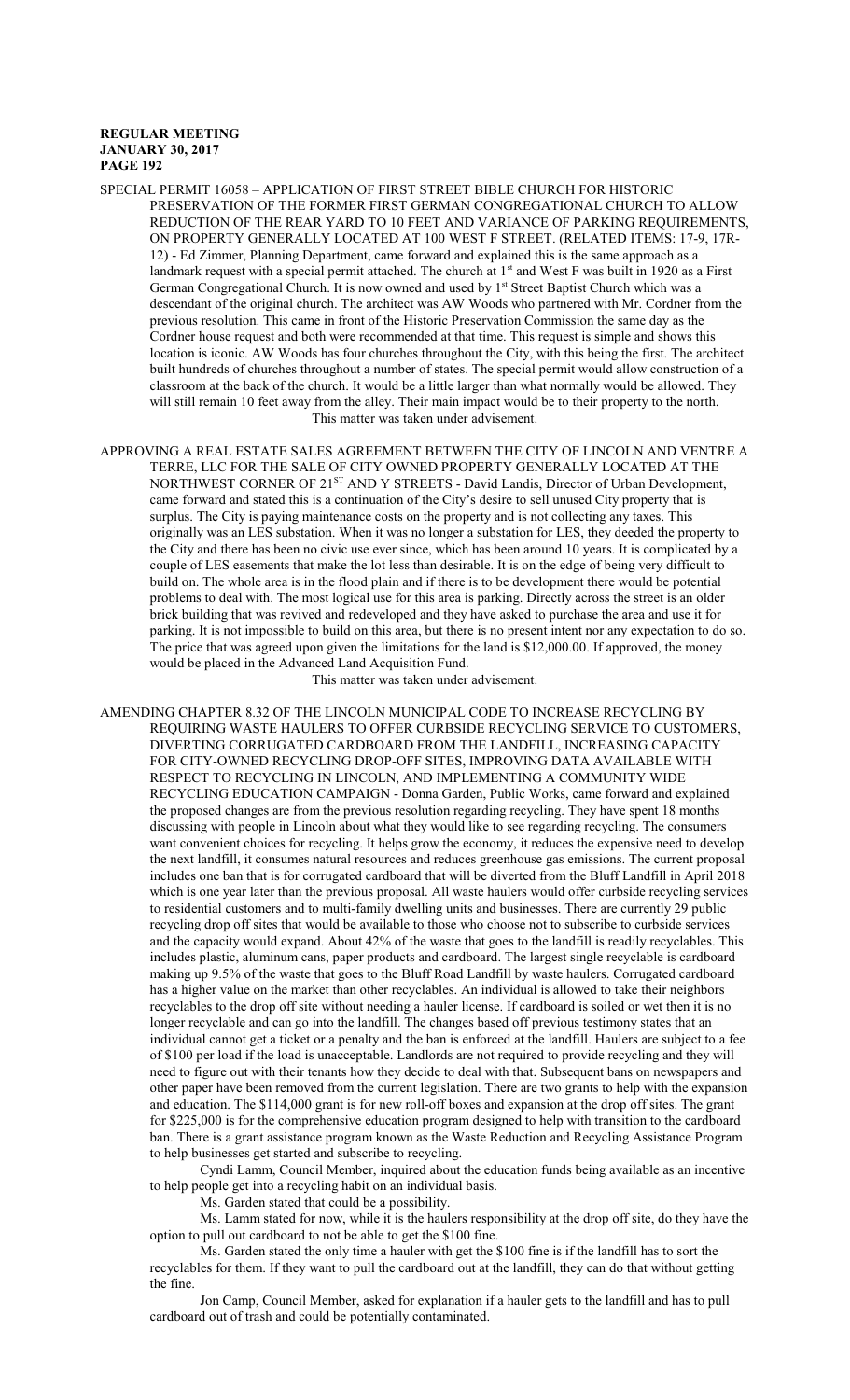Ms. Garden explained by the definition if a cardboard is soiled and wet it cannot be recycled. At that point, it would be a matter of determining how much of the cardboard is recyclable. If some of that cardboard could be recovered then, at that point, the fee would be assessed.

Carl Eskridge, Council Member, asked about pizza boxes and if those are recyclable.

Ms. Garden stated soiled pizza boxes are not recyclable. If there is food that is stuck to the box then that is considered soiled. If there is a little grease stain on the cardboard, that can be recycled. The lid could potentially be recycled if nothing is on it. Discussion followed.

Leirion Gaylor Baird, Council Chair, asked if there are no requirements to sorting cardboard prior to going to the landfill and if soiled cardboard can go into the landfill, do they expect the same results.

Jon Carlson, Mayor's Office, came forward and explained this is a step moving forward. When most people are offered the convenient option and explained the rules, they will take advantage. People are interested in recycling and interested in having more opportunity to recycle. This helps with giving people opportunity.

Mr. Camp asked what happened to methane gas that \$7.5 million was spent on to recapture since cardboard provides a lot of methane gas.

Ms. Garden stated that will be something that will continue to be monitored. They are capturing methane gas from other materials. The landfill continues to give off methane gas, whether there is some from the cardboard or not. It is not 100% efficient and there is methane that escapes to the atmosphere. In her opinion, it is better to recover the cardboard and reuse it as cardboard and paper products than to put it in the landfill and let it escape to the atmosphere.

Mr. Camp inquired about the practice to charge building owners and apartment owners and will there be a charge back and how can you control what tenants do and don't do.

Mr. Carlson said there will be the occasional times when tires and other things appear in the dumpster that shouldn't be in there. One of the benefits in Lincoln is that there are around 40 haulers and their number one mission isto provide service to their customers. Mr. Carlson employs haulers for his personal use and his experience has been positive at his buildings. They inform when there is an issue and that is tracked back to the tenant. The tenant is then educated and there are times when a tenant still places things in the trash that should not go there. This is a change and that would require possibly changing one of the brown dumpsters to a blue dumpster and explain to tenants what items should be placed in both dumpsters.

Mr. Camp asked what would be done when having to find room for the additional recyclable dumpster.

Mr. Carlson stated he has two brown dumpsters for trash and he will swap one brown dumpster for a blue recyclable dumpster. The recycles that are currently going in the trash can now be placed in the recycle bin.

Mr. Camp stated some areas can be tight and asked if there was something in place to help property owners with having more space to place recyclable dumpsters.

Ms. Garden stated there are some efforts in place to help property owners, especially in the Downtown area. Waste Camp has been helping a number of blocks Downtown to try and consolidate and share some space so that it works for everyone.

Jane Raybould, Council Member, stated there are currently bans on yard waste, tires, and appliances and inquired what are the practices of the haulers to monitor the cardboard being placed in the garbage? Will they take the cardboard out and leave a note for the residence to not place the cardboard in the regular garbage?

Mr. Carlson explained the haulers will work with their customers the best way they know how, but the City has educational tools that they will be using to inform people. They plan to possibly use an 'oops' tag when needed. There is also a list of acceptable items that are allowed in the recyclable that will be given to residences.

Garret Swanson, Project Manager for Recycle Lincoln, 920 E Street, came forward in support.

Ms. Lamm, asked if Mr. Swanson is the person responsible for gathering signatures to get this item on the ballet and if the item passes will they continue to gather signatures.

Mr. Swanson shared he is personally holding on to all signatures and if this passes his organization will discontinue their efforts to collect signatures.

Brad Beam, 3710 Woods Avenue, came forward in opposition.

Louis Urban, 2218 South 47<sup>th</sup> Street, came forward in opposition.

Jimmy Klein, 4200 W. High Ridge Rd, representing Lincoln Solid Waste Management Garbage and Recycling Association came forward in favor and stated his company has offered recycling for 4 years.

Mr. Eskridge inquired about having separate bins for every type of recyclable.

Mr. Klein explained with his company all recyclables are placed in one bin and the drop off site will sort it.

Mr. Camp asked if Mr. Klein received the \$100 charge at the drop off site will he take the charge and pass it off to his customers.

Mr. Klein stated they have not come across that situation so he is unable to fully answer that question.

Ms. Raybould asked how Mr. Klein currently handles a situation if there are appliances or tires placed in the garbage.

Mr. Klein stated his company contacts the tenants either by phone or by email and educates them. Kate Johnson, 1833 G Street, came forward in favor.

Jesse Starita, 3005 South 19<sup>th</sup> Street, came forward in favor.

Chelsea Johnson, 2926 P Street, Deputy Director of The Nebraska League of Conservation Voters, came forward in favor.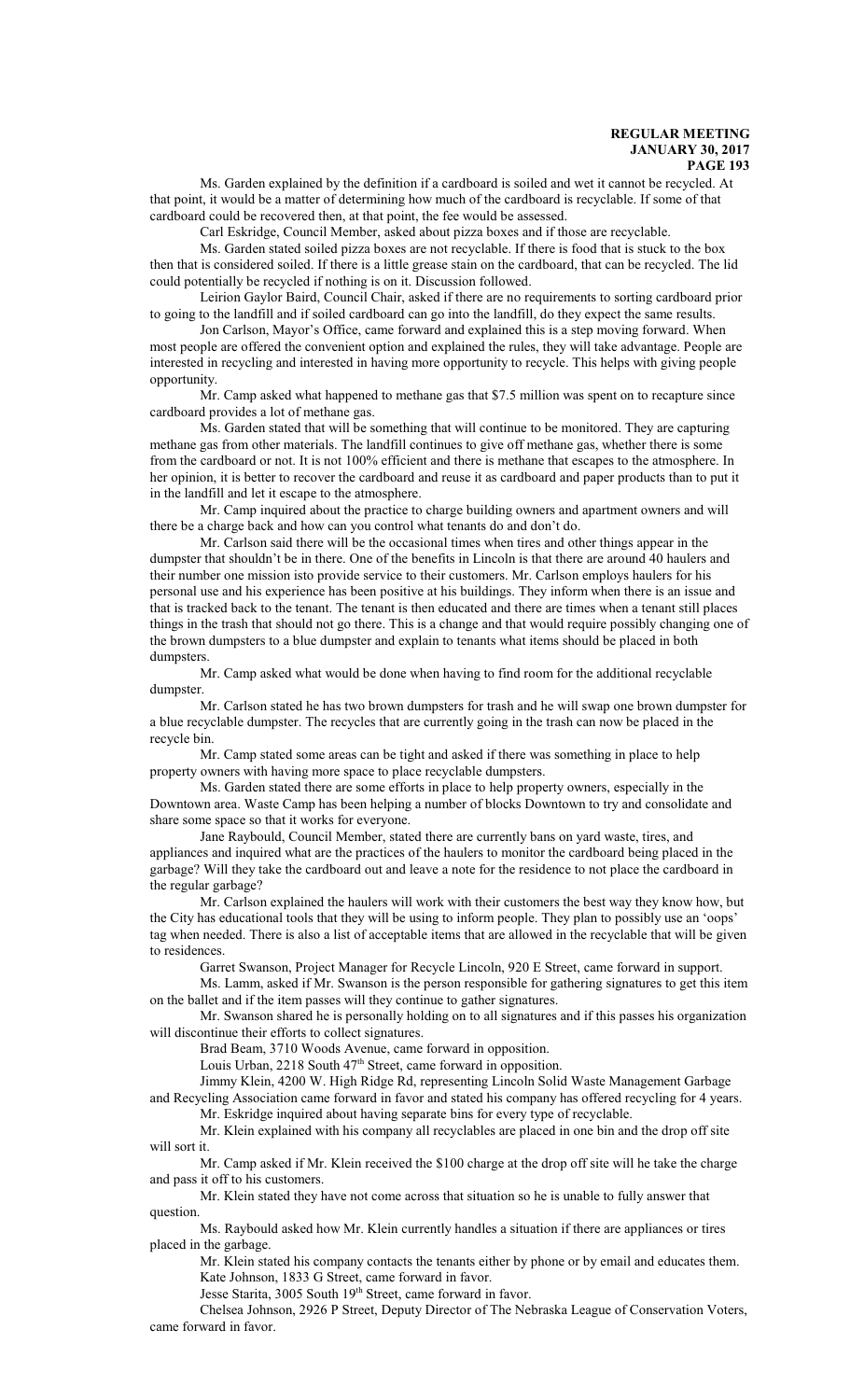Kyle Fischer, 1128 Lincoln Mall, Suite 100, representing Lincoln Chamber of Commerce, came forward in favor and shared a lot of businesses that he represents are already recycling and doing their part. Discussion followed.

Elizabeth Regier, 4529 Holdrege Street, came forward in favor. Joy Becker, 5925 Woodstock Avenue, came forward in favor. Matthew Wegener, 1974 Ryons Street, came forward in favor. Mark Terrell, 302 N. 30<sup>th</sup> Street, came forward in favor. Jeremiah Picard, 2833 N. 57<sup>th</sup> Street, came forward in favor. This matter was taken under advisement.

# **COUNCIL ACTION**

## **REPORTS OF CITY OFFICERS**

APPOINTING JAWAD AL-HELFI TO THE MULTICULTURAL ADVISORY COMMITTEE FOR A TERM EXPIRING SEPTEMBER 18, 2018 - CLERK read the following resolution, introduced by Roy Christensen, who moved its adoption:

A-90197 BE IT RESOLVED by the City Council of the City of Lincoln, Nebraska:

That the appointment of Jawed Al-Helfi to the Multicultural Advisory Committee, for a term expiring September 18, 2018, is hereby approved.

Introduced by Roy Christensen

Seconded by Raybould & carried by the following vote: AYES: Camp, Christensen, Eskridge, Fellers, Gaylor Baird, Lamm, Raybould; NAYS: None.

APPOINTING ROBERT SELIG TO THE LINCOLN AIRPORT AUTHORITY BOARD TO FULFILL AN UNEXPIRED TERM, EXPIRING UPON THE ELECTION OF MAY, 2017 - CLERK read the following resolution, introduced by Roy Christensen, who moved its adoption:<br>A-90198 BE IT RESOLVED by the City Council of the City of Linco

BE IT RESOLVED by the City Council of the City of Lincoln, Nebraska:

That the temporary appointment of Robert Selig to the Lincoln Airport Authority Board to fill an unexpired term until a successor is elected at the general election in May, 2017, is hereby approved. Introduced by Roy Christensen

Seconded by Raybould & carried by the following vote: AYES: Camp, Christensen, Eskridge, Fellers, Gaylor Baird, Lamm, Raybould; NAYS: None.

APPROVING AN INTERLOCAL AGREEMENT BETWEEN THE CITY OF LINCOLN AND LANCASTER COUNTY FOR PURCHASES MADE WITH DHS 2016 GRANT YEAR FUNDS FROM THE SOUTHEAST REGION PLANNING, EXERCISE, AND TRAINING GROUP WITH LANCASTER COUNTY ACTING AS THE FISCAL AGENT FOR SOUTHEAST REGION - CLERK read the following resolution, introduced by Roy Christensen, who moved its adoption:<br>A-90199 BE IT RESOLVED by the City Council of the City of Linco

BE IT RESOLVED by the City Council of the City of Lincoln, Nebraska:

That the Interlocal Agreement between the City of Lincoln and Lancaster County for purchases made with DHS 2016 Grant Year funds from the Southeast Region Planning, Exercise, and Training Group with Lancaster County acting as the Fiscal Agent for Southeast Region, upon the terms and conditions set out in the Interlocal Agreement which is attached hereto marked as Attachment "A", is hereby approved and the Mayor is authorized to execute the same on behalf of the City of Lincoln.

The City Clerk is directed to transmit an executed copy of the Interlocal Agreement to Donald Gross, Building and Safety Department, and to the Clerk of Lancaster County.

Introduced by Roy Christensen

Seconded by Raybould & carried by the following vote: AYES: Camp, Christensen, Eskridge, Fellers, Gaylor Baird, Lamm, Raybould; NAYS: None.

APPROVING A CONSTRUCTION ENGINEERING SERVICES TASK ORDER AGREEMENT BETWEEN THE CITY OF LINCOLN AND KIRKHAM MICHAEL AND ASSOCIATES, INC. FOR THE LINCOLN CAVETT CONNECTOR TRAIL, PROJECT NO. ENH-55(172), CONTROL NO. 13079 - CLERK read the following resolution, introduced by Roy Christensen, who moved its adoption:<br>A-90200 WHEREAS, City of Lincoln is developing a transportation project for wh

WHEREAS, City of Lincoln is developing a transportation project for which it intends to obtain Federal funds;

WHEREAS, City of Lincoln as a sub-recipient of Federal-Aid funding is charged with the responsibility of expending said funds in accordance with Federal, State, and local laws, rules, regulations, policies, and guidelines applicable to the funding of the Federal-aid project;

WHEREAS, City of Lincoln and Kirkham Michael wish to enter into a Construction Engineering Services Task Order Agreement to provide Preliminary Engineering Services for the Federal-aid project. BE IT RESOLVED by the City Council of the City of Lincoln, Nebraska:

That the attached Construction Engineering Services Task Order Agreement between the City of Lincoln and Kirkham Michael & Associates, Inc. for engineering services for the Cavett Connector Trail, Project No. ENH-55(172), Control No. 13079, in accordance with the terms and conditions contained in said Agreement, is hereby approved and the Mayor is authorized to execute the same on behalf of the City of Lincoln.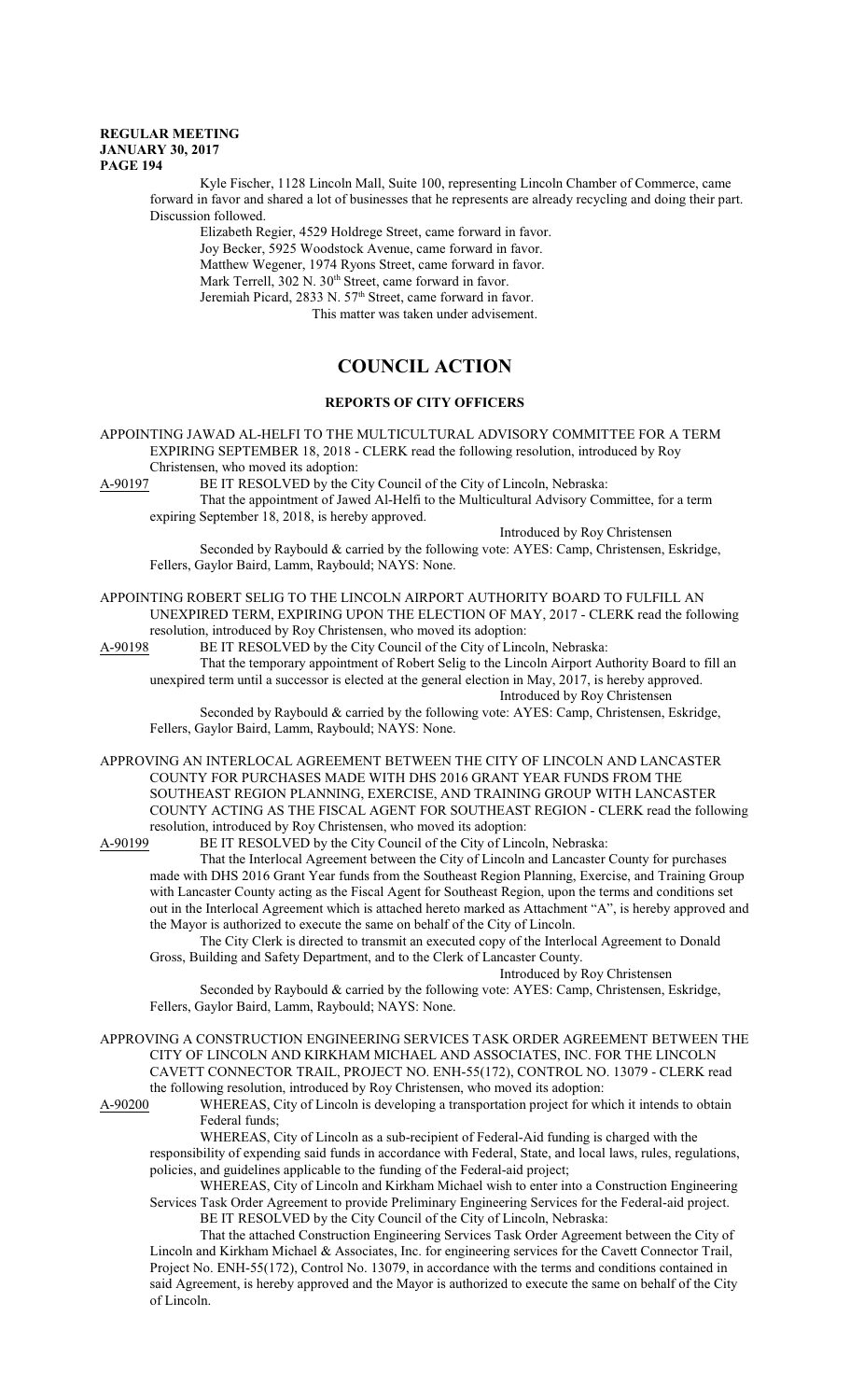The City Clerk is directed to return the executed copies of the Agreement to Sara Hartzell, Parks and Recreation Department, for transmittal and execution by the State Department of Roads. Introduced by Roy Christensen

Seconded by Raybould & carried by the following vote: AYES: Camp, Christensen, Eskridge, Fellers, Gaylor Baird, Lamm, Raybould; NAYS: None.

APPROVING SUPPLEMENTAL AGREEMENT NO. 2 BETWEEN THE CITY OF LINCOLN AND THE NEBRASKA DEPT. OF ROADS FOR THE CAVETT CONNECTOR TRAIL, PROJECT NO. ENH-55(172), CONTROL NO. 13079, TO REMOVE THE PREVIOUS REQUIREMENT TO INCLUDE A DATE BY WHICH THE PROJECT MUST BE UNDER CONTRACT - CLERK read the following resolution, introduced by Roy Christensen, who moved its adoption:

A-90201 BE IT RESOLVED by the City Council of the City of Lincoln, Nebraska:

That the attached Supplemental Agreement No. 2 between the City of Lincoln and the State of Nebraska Department of Roads for the Cavett Connector Trail, Project No. ENH-55(172), Control No. 13079, to remove the previous requirement to include a date by which the project must be under contract, in accordance with the terms and conditions contained in said Supplemental Agreement No. 2, is hereby approved and the Mayor is authorized to execute the same on behalf of the City of Lincoln.

The City Clerk is directed to return the executed copies of the Agreement and the executed copy of this Resolution to Sara Hartzell, Parks and Recreation Department, for transmittal and execution by the State Department of Roads.

Introduced by Roy Christensen

Seconded by Raybould & carried by the following vote: AYES: Camp, Christensen, Eskridge, Fellers, Gaylor Baird, Lamm, Raybould; NAYS: None.

APPROVING THE AWARD OF CONTRACT TO THE LOW BIDDER FOR THE AGREEMENT BETWEEN THE CITY OF LINCOLN AND THE STATE OF NEBRASKA DEPARTMENT OF ROADS FOR THE SUPERIOR STREET,  $27^{\text{TH}}$  STREET TO CORNHUSKER HIGHWAY PROJECT. CITY PROJECT NO. 540031. STATE PROJECT NO. LCLC-5254(10), CN 13316 - PRIOR to reading:

RAYBOULD Moved to amend Bill No. 17R-13 as follows:

- 1. On line 7 after the word "bids", insert the following: "on January 26, 2017";<br>2. On line 7 after the words "work and", insert the words: "selected TCW Con
- On line 7 after the words "work and", insert the words: "selected TCW Construction, Inc. as" and strike the words "shall select a contractor based upon a determination of";
- 3. On line 11 after the word "of", insert words: "TCW Construction, Inc." and strike the words "the above mentioned contractor".

Seconded by Christensen & carried by the following vote; AYES: Camp, Christensen, Eskridge, Fellers, Gaylor Baird, Lamm, Raybould; NAYS: None.

CLERK Read the following resolution, introduced by Roy Christensen, who moved its adoption as  $a$ mended:<br>A-90202

WHEREAS, the City of Lincoln adopted Resolution No. A-89168 on August 12, 2015 approving a Program Agreement between the City of Lincoln and the State of Nebraska Department of Roads for the use of Federal Surface Transportation Program Funds for construction and construction engineering of Superior Street, 27th Street to Cornhusker Highway Pavement Repair Project, City Project No. 540031, State Project No. LCLC-5254(10), CN 13316; and

WHEREAS, the State and City received bids on January 26, 2017for the proposed work and selected TCW Construction Inc. as shall select a contractor based upon a determination of the lowest responsible bidder.

NOW, THEREFORE, BE IT RESOLVED by the City Council of the City of Lincoln, Nebraska:

That the City concurs in the selection of TCW Construction, Inc. the above mentioned contractor; that the City does not desire to perform the work with its own forces in lieu of performing the work by the contract method; and hereby authorizes the Mayor to execute the construction contract on behalf of the City.

The City Clerk is directed to return the executed copies of the Agreements to Erin Sokolik, Engineering Services, Public Works & Utilities, for transmittal and execution by the State Department of Roads.

Introduced by Roy Christensen

Seconded by Raybould & carried by the following vote: AYES: Camp, Christensen, Eskridge, Fellers, Gaylor Baird, Lamm, Raybould; NAYS: None.

APPROVING THE AWARD OF CONTRACT TO THE LOW BIDDER FOR THE AGREEMENT BETWEEN THE CITY OF LINCOLN AND THE STATE OF NEBRASKA DEPARTMENT OF ROADS FOR THE 27 TH STREET, HOLDREGE STREET TO FLETCHER AVENUE PROJECT. CITY PROJECT NO. 540040. STATE PROJECT NO. LCLC-5231(16), CN 13317 - PRIOR to reading:<br>RAYBOULD Moved to amend Bill No. 17R-14 as follows:

- Moved to amend Bill No. 17R-14 as follows:
	- 1. On line 7 after the word "bids", insert the following: <u>"on January 26, 2017"</u>;<br>2. On line 7 after the words "work and", insert the words: "selected TCW Cons
	- 2. On line 7 after the words "work and", insert the words: "selected TCW Construction, Inc.
	- as" and strike the words "shall select a contractor based upon a determination of"; 3. On line 11 after the word "of", insert words: "TCW Construction, Inc." and strike the
		- words "the above mentioned contractor".

Seconded by Christensen & carried by the following vote; AYES: Camp, Christensen, Eskridge, Fellers, Gaylor Baird, Lamm, Raybould; NAYS: None.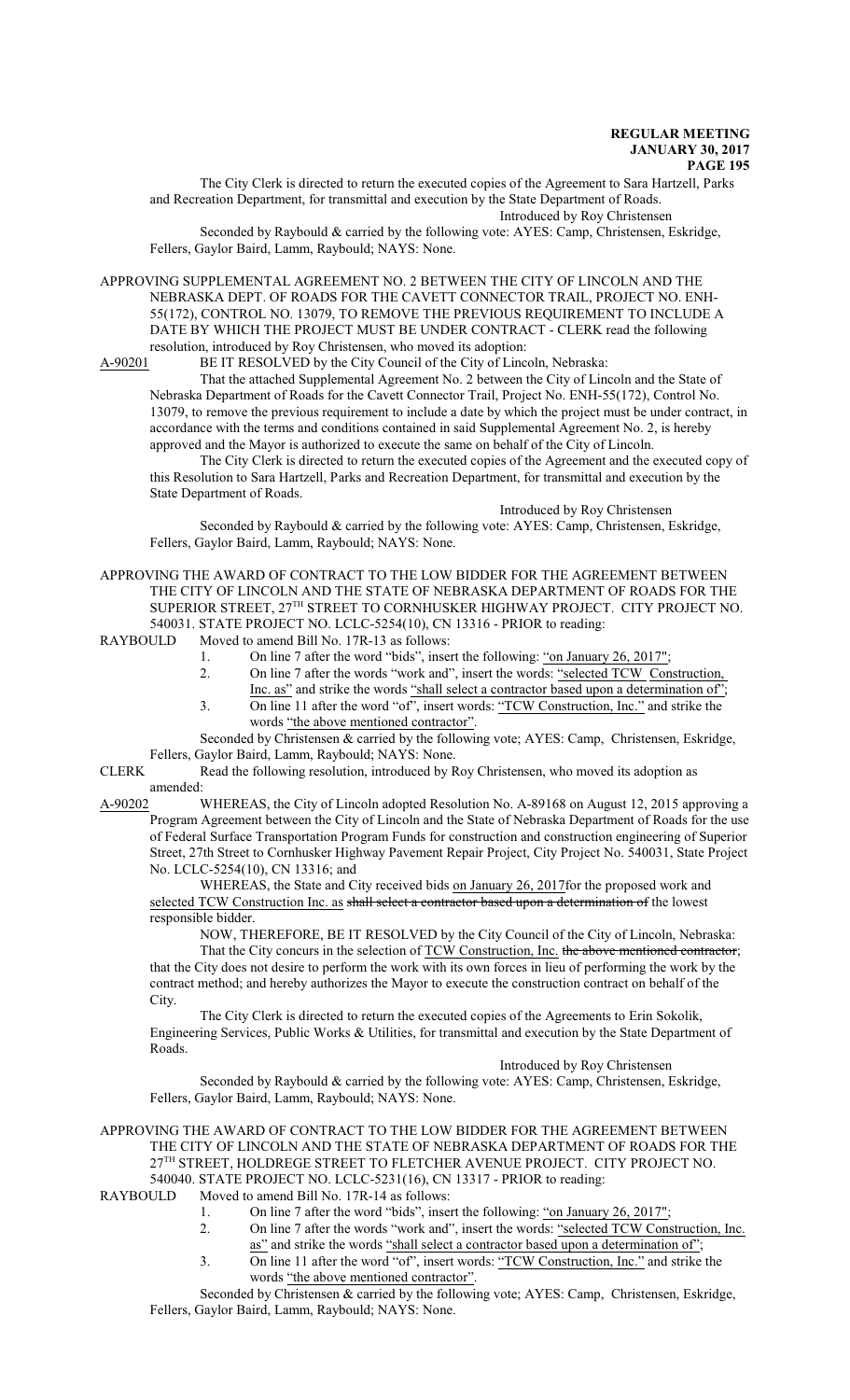## **REGULAR MEETING**

**PAGE 196**

CLERK Read the following resolution, introduced by Roy Christensen, who moved its adoption as  $amended: A-90203$ 

WHEREAS, the City of Lincoln adopted Resolution No. A-89169 on August 12, 2015 approving a Program Agreement between the City of Lincoln and the State of Nebraska Department of Roads for the use of Federal Surface Transportation Program Funds for construction and construction engineering of 27th Street, Holdrege Street to Fletcher Avenue Pavement Repair Project, City Project No. 540040, State Project No. LCLC-5231(16), CN 13317; and

WHEREAS, the State and City received bids on January 26, 2017 for the proposed work and selected TCW Construction, Inc. shall select a contractor based upon a determination of the lowest responsible bidder.

NOW, THEREFORE, BE IT RESOLVED by the City Council of the City of Lincoln, Nebraska: That the City concurs in the selection of TCW Construction, Inc. the above mentioned contractor; that the City does not desire to perform the work with its own forces in lieu of performing the work by the contract method; and hereby authorizes the Mayor to execute the construction contract on behalf of the City.

The City Clerk is directed to return the executed copies of the Agreements to Zach Becker, Engineering Services, Public Works & Utilities, for transmittal and execution by the State Department of Roads.

Introduced by Roy Christensen

Seconded by Raybould & carried by the following vote: AYES: Camp, Christensen, Eskridge, Fellers, Gaylor Baird, Lamm, Raybould; NAYS: None.

APPROVING THE AWARD OF CONTRACT TO THE LOW BIDDER FOR THE AGREEMENT BETWEEN THE CITY OF LINCOLN AND THE STATE OF NEBRASKA DEPARTMENT OF ROADS FOR THE 10<sup>TH</sup> & SALT CREEK BRIDGE REPLACEMENT PROJECT. CITY PROJECT NO. 540027. STATE PROJECT NO. LCLC-5215(3), CN 13233 - PRIOR to reading:<br>RAYBOULD Moved to amend Bill No. 17R-15 as follows:

Moved to amend Bill No. 17R-15 as follows:

- 1. On line 7 after the word "bids", insert the following: "on January 26, 2017";
- 2. On line 7 after the words "work and", insert the words: "selected Hawkins Construction Company as" and strike the words "shall select a contractor based upon a determination of";  $\overline{\phantom{a}}$
- 3. On line 11 after the word "of", insert words: "Hawkins Construction Company" and strike the words "the above mentioned contractor".
- Seconded by Christensen & carried by the following vote; AYES: Camp, Christensen, Eskridge, Fellers, Gaylor Baird, Lamm, Raybould; NAYS: None.
- CLERK Read the following resolution, introduced by Roy Christensen, who moved its adoption as amended:
- A-90204 WHEREAS, the City of Lincoln adopted Resolution No. A-87175 on January 16, 2013 approving a Program Agreement between the City of Lincoln and the State of Nebraska Department of Roads for the use of Federal Surface Transportation Program Funds for construction and construction engineering of 10th & Salt Creek Bridge Replacement Project, City Project No. 540027, State Project No. LCLC-5215(3), CN 13233; and

WHEREAS, the State and City received bids on January 26, 2017 for the proposed work and selected Hawkins Construction shall select a contractor based upon a determination of the lowest responsible bidder.

NOW, THEREFORE, BE IT RESOLVED by the City Council of the City of Lincoln, Nebraska:

That the City concurs in the selection of Hawkins Construction Company the above mentioned contractor; that the City does not desire to perform the work with its own forces in lieu of performing the work by the contract method; and hereby authorizes the Mayor to execute the construction contract on behalf of the City.

The City Clerk is directed to return the executed copies of the Agreements to Kris Humphrey, Engineering Services, Public Works & Utilities, for transmittal and execution by the State Department of Roads.

Introduced by Roy Christensen

Seconded by Eskridge & carried by the following vote: AYES: Camp, Christensen, Eskridge, Fellers, Gaylor Baird, Lamm, Raybould; NAYS: None.

APPROVING SUPPLEMENTAL AGREEMENT NO. 1 BETWEEN THE CITY OF LINCOLN AND SPEECE LEWIS ENGINEERING, INC. TO PROVIDE ADDITIONAL DESIGN PHASE SERVICES FOR THE 10<sup>TH</sup> & SALT CREEK BRIDGE REPLACEMENT PROJECT. (STATE PROJECT NO. LCLC-5215(3), CN 13233, CITY PROJECT NO. 540027) - CLERK read the following resolution, introduced by Roy Christensen, who moved its adoption:<br>A-90205 BE IT RESOLVED by the C

BE IT RESOLVED by the City Council of the City of Lincoln, Nebraska:

That the attached Supplemental Agreement No. 1 between the City of Lincoln and Speece Lewis Engineers, Inc. to provide additional design phase services for the 10th & Salt Creek Bridge Replacement Project, State Project No. LCLC-5215(3), Control No. 13233, City Project No. 540027, in accordance with the terms and conditions contained in said Supplemental Agreement No. 1, is hereby approved and the Mayor is authorized to execute the same on behalf of the City of Lincoln.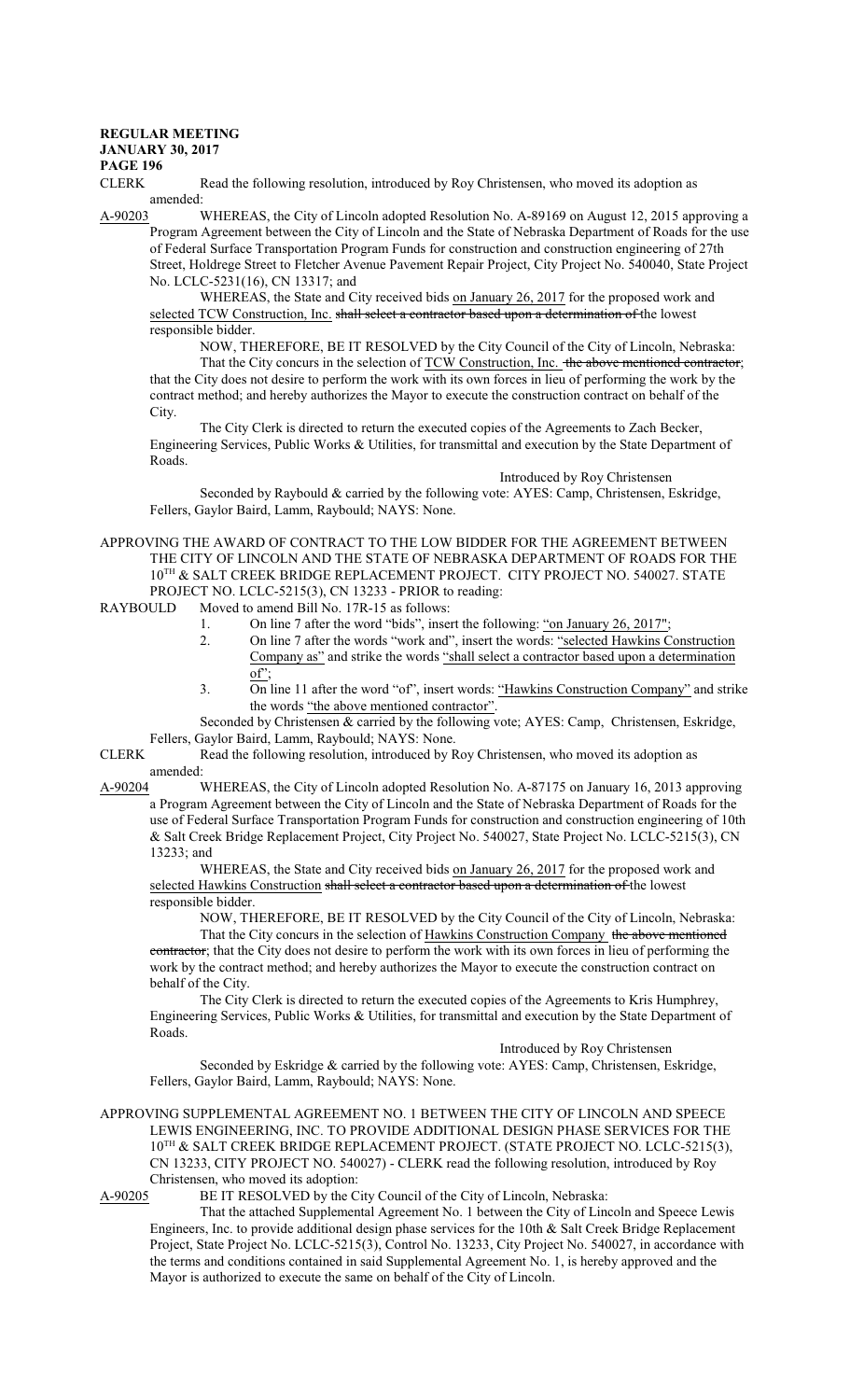The City Clerk is directed to return the executed copies of the Agreement to Kris Humphrey, Engineering Services, Public Works and Utilities Department, for transmittal and execution by the State Department of Roads.

Introduced by Roy Christensen

Seconded by Raybould & carried by the following vote: AYES: Camp, Christensen, Eskridge, Fellers, Gaylor Baird, Lamm, Raybould; NAYS: None.

APPROVING A CONTRACT BETWEEN THE CITY OF LINCOLN AND EN POINTE TECHNOLOGIES SALES LLC FOR COMMERCIAL OFF THE SHELF (COTS) SOFTWARE VALUE ADDED RESELLER SERVICES, PURSUANT TO NASPO VALUEPOINT MASTER AGREEMENT ADSPO16- 130653, STATE OF NEBRASKA CONTRACT NO. 14601 OC, FOR A TERM EFFECTIVE UPON THE CITY'S EXECUTION OF THIS CONTRACT THROUGH APRIL 7, 2018 IN THE AMOUNT OF \$750,000.00 - CLERK read the following resolution, introduced by Roy Christensen, who moved its adoption:<br>A-90206 H

BE IT RESOLVED by the City Council of the City of Lincoln, Nebraska:

That the attached Contract between the City of Lincoln and En Pointe Technologies Sales LLC for Commercial Off The Shelf (COTS) Software Value Added Reseller Services, pursuant to NASPO ValuePoint Master Agreement ADSPO16-130653, State of Nebraska Contract No. 14601 OC, for a term effective upon the City's execution of this contract through April 7, 2018 in the amount of \$750,000.00, upon the terms as set forth in said Contract, is hereby approved and the Mayor is authorized to execute the same on behalf of the City of Lincoln.

Introduced by Roy Christensen

Seconded by Raybould & carried by the following vote: AYES: Camp, Christensen, Eskridge, Fellers, Gaylor Baird, Lamm, Raybould; NAYS: None.

LINCOLN ELECTRIC SYSTEM FINANCIAL AND OPERATING STATEMENT FOR NOVEMBER, 2016 - CLERK presented said report which was placed on file in the Office of the City Clerk. **(40)**

## **PETITIONS & COMMUNICATIONS**

SETTING THE HEARING DATE OF MONDAY, FEBRUARY 13, 2016, AT 3:00 P.M. ON THE APPLICATION OF SAI PROPERTIES INC. DBA COMFORT SUITES N COTNER FOR A CLASS I LIQUOR LICENSE LOCATED AT 331 N. COTNER BLVD - CLERK read the following resolution, introduced by Carl Eskridge, who moved its adoption:

A-90207 BE IT RESOLVED by the City Council, of the City of Lincoln, that a hearing date is hereby set for Monday, February 13, 2017, at 3:00 p.m. or as soon thereafter as possible in the City Council Chambers, County-City Building, 555 S. 10th St., Lincoln, NE for the Application of Sai Properties Inc. dba Comfort Suites N Cotner for a Class I Liquor License at 331 N. Cotner Blvd.

If the Police Dept. is unable to complete the investigation by said time, a new hearing date will be set.

Introduced by Carl Eskridge

Seconded by Christensen & carried by the following vote: AYES: Camp, Christensen, Eskridge, Fellers, Gaylor Baird, Lamm, Raybould; NAYS: None.

SETTING THE HEARING DATE OF MONDAY, FEBRUARY 13, 2016, AT 3:00 P.M. ON THE APPLICATION OF CEREUS SNOWBIRDS LLC DBA BODEGA'S ALLEY FOR A CLASS C LIQUOR LICENSE LOCATED AT 1418 O STREET - CLERK read the following resolution, introduced by Carl Eskridge, who moved its adoption:

A-90208 BE IT RESOLVED by the City Council, of the City of Lincoln, that a hearing date is hereby set for Monday, February 13, 2017, at 3:00 p.m. or as soon thereafter as possible in the City Council Chambers, County-City Building, 555 S. 10th St., Lincoln, NE for the Application of Cereus Snowbirds LLC dba Bodega's Alley for a Class C Liquor License at 1418 O Street.

If the Police Dept. is unable to complete the investigation by said time, a new hearing date will be set.

#### Introduced by Carl Eskridge

Seconded by Christensen & carried by the following vote: AYES: Camp, Christensen, Eskridge, Fellers, Gaylor Baird, Lamm, Raybould; NAYS: None.

SETTING THE HEARING DATE OF MONDAY, FEBRUARY 13, 2016, AT 3:00 P.M. ON THE APPLICATION OF BLUR PARTIES INC. DBA BLUR PARTIES FOR A CLASS DK LIQUOR LICENSE LOCATED AT 2501 WEST L STREET - CLERK read the following resolution, introduced by Carl Eskridge, who moved its adoption:<br>A-90209 BE IT RES

BE IT RESOLVED by the City Council, of the City of Lincoln, that a hearing date is hereby set for Monday, February 13, 2017, at 3:00 p.m. or as soon thereafter as possible in the City Council Chambers, County-City Building, 555 S. 10th St., Lincoln, NE for the Application of Blur Parties Inc. dba Blur Parties for a Class DK Liquor License located at 2501 West L Street.

If the Police Dept. is unable to complete the investigation by said time, a new hearing date will be set.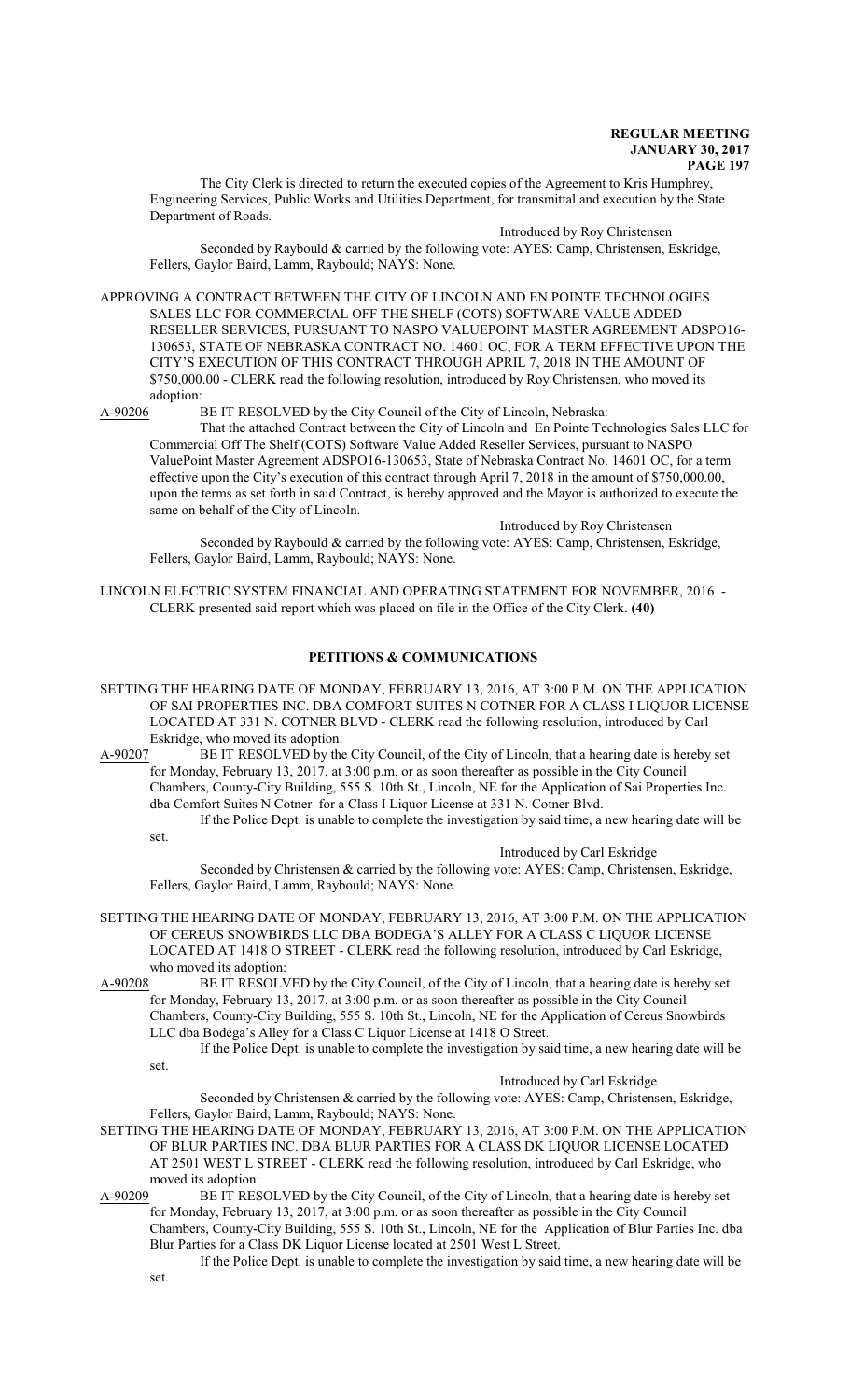### Introduced by Carl Eskridge

Seconded by Christensen & carried by the following vote: AYES: Camp, Christensen, Eskridge, Fellers, Gaylor Baird, Lamm, Raybould; NAYS: None.

PLACED ON FILE IN THE OFFICE OF THE CITY CLERK:

Administrative Amendment No. 16071, to Change of Zone No. 15004, Vavrina Meadows PUD, approved by the Planning Director on January 20, 2017, to modify the lot configuration to allow individual buildings within lots and parking and drive aisles within a common outlot, and reduce the size of the detention area, generally located at S. 14<sup>th</sup> Street and Yankee Hill Road.

Administrative Amendment No. 16069, to Change of Zone No. 09011, Southlake PUD, approved by the Planning Director on January 23, 2017, to show a different lot layout including modified alignment for private roadway including waivers to Design Standards, which re-names the private roadway from Spring Tide Drive to Kubik Drive, and modifies the land use table to no longer include retail, restaurants or office, and delineates setbacks for Lots 1 and 2, Block 2, generally located at S. 91<sup>st</sup> Street and Highway.

#### THE FOLLOWING WERE REFERRED TO PLANNING:

Change of Zone No. 16031, requested by Civil Design Group, from AG (Agricultural District) to I-2 (Industrial Park District), on property generally located at North 70th Street and Arbor Road. Change of Zone No. 17001, requested by Mark Wilkinson, from H-1 (Interstate Commercial District) to H-3 (Highway Commercial District), on property generally located at 3100 NW 12th Street. Special Permit No. 16060, requested by Trent Reed, Reed Design Architects, to allow for the remodeling of an existing garage and the addition of a second floor above the garage, on property generally located at 2340 Woodsdale Boulevard.

Text Amendment No. 16020, requested by A & B Auto Sales, amending Title 27 of the Lincoln Municipal Code ("Zoning Ordinance") by amending Section 27.62.100 $(c)(2)$  to modify the front yard and side yard setbacks for car sales; Section 27.67.030 to allow parking in the side yard of commercial and industrial districts when not abutting a residential district; Section 27.67.040 to create a new parking requirement for motorized vehicle sales of three stalls for sales lots less than two acres; Section 27.72.060 to allow motorized vehicle sales in the same locations as parking with requirements for how vehicles for sale in the front yard can be displayed; Chapter 3.45 Design Standards for Parking Lots to clarify which parking lot requirements are applicable to vehicle sales lots; Chapter 3.50 Design Standards for Screening and Landscaping to clarify that parking lot screen applies to vehicle sales lots, and repealing Sections 27.62.100(c)(2), 27.67.030, 27.67.040, and 27.72.060 of the Lincoln Municipal Code as hitherto existing.

## **LIQUOR RESOLUTIONS**

MANAGER APPLICATION OF AARON M. DANSKY FOR HOME-GROWN INDUSTRIES OF LINCOLN LLC DBA MELLOW MUSHROOM AT 601 R STREET, SUITE 110 - CLERK read the following resolution, introduced by Jon Camp, who moved its adoption for approval:

A-90210 WHEREAS, Home-Grown Industries of Lincoln LLC dba Mellow Mushroom located at 601 R Street, Suite 110, Lincoln, Nebraska has been approved for Retail Class "I" and "E" liquor licenses, and now requests that Aaron M. Dansky be named manager;

WHEREAS, Aaron M. Dansky appears to be a fit and proper person to manage said business. NOW, THEREFORE, BE IT RESOLVED by the City Council of the City of Lincoln, Nebraska: That after hearing duly had as required by law, consideration of the facts of this application, the

Nebraska Liquor Control Act, and the pertinent City ordinances, the City Council recommends that Aaron M. Dansky be approved as manager of this business for said licensee.

The City Clerk is directed to transmit a copy of this resolution to the Nebraska Liquor Control Commission.

## Introduced by Jon Camp

Seconded by Christensen & carried by the following vote: AYES: Camp, Christensen, Eskridge, Fellers, Gaylor Baird, Lamm, Raybould; NAYS: None.

#### **PUBLIC HEARING - RESOLUTIONS**

# ACCEPTING THE REPORT OF NEW AND PENDING CLAIMS AGAINST THE CITY AND APPROVING DISPOSITION OF CLAIMS SET FORTH FOR THE PERIOD OF JANUARY 1-15, 2017 - PRIOR to reading:<br>FELLERS

Moved to amend Bill No. 17R-18 in the following manner: Add the following under ALLOWED/SETTLED CLAIMS: LITIGATION SETTLEMENT Luevonne Murrell  $$3,000.00$ FELLERS Made a verbal amendment to remove claim of Deb Trainor. :

Seconded by Christensen & carried by the following vote; AYES: Camp, Christensen, Eskridge, Fellers, Gaylor Baird, Lamm, Raybould; NAYS: None.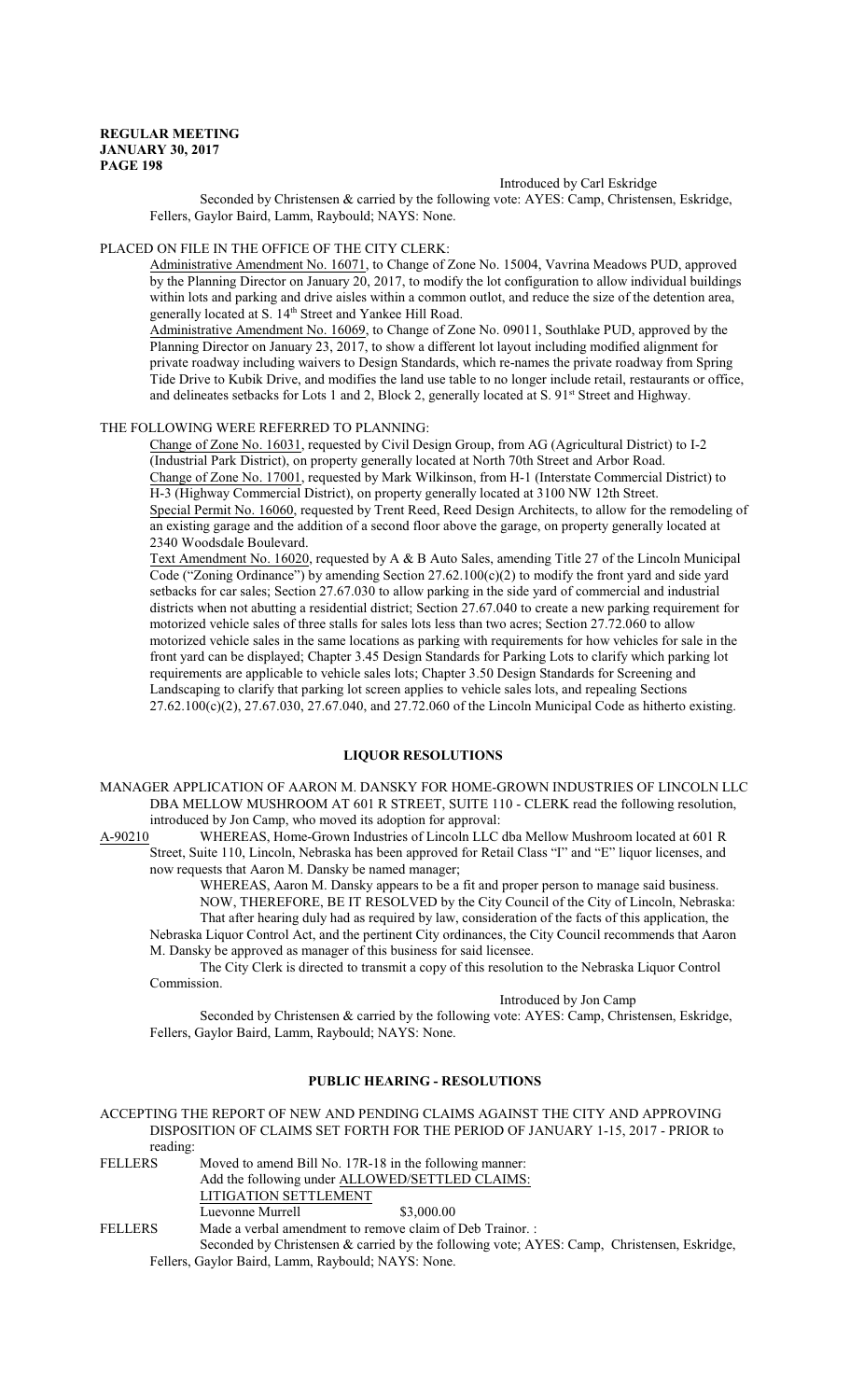CLERK Read the following resolution, introduced by Roy Christensen, who moved its adoption as amended:

A-90211 BE IT RESOLVED by the City Council of the City of Lincoln, Nebraska:

That the claims listed in the attached report, marked as Exhibit "A", dated January 16, 2017, of various new and pending tort claims filed against the City of Lincoln with the Office of the City Attorney or the Office of the City Clerk, as well as claims which have been disposed of, are hereby received as required by Neb. Rev. Stat. § 13-905 (Reissue 1997). The dispositions of claims by the Office of the City Attorney, as shown by the attached report, are hereby approved:

| <b>DENIED CLAIMS</b>          |          | ALLOWED/SETTLED CLAIMS       |            |
|-------------------------------|----------|------------------------------|------------|
| Pete Sinica                   | $NAS^*$  | Daphne Hayes                 | \$2,769.50 |
| Jennifer Brhel                | \$770.23 | Lincoln Housing Authority    | 150.00     |
| James Bunstock                | 531.76   |                              |            |
| <del>Deb Trainor</del>        | 183.78   | <b>LITIGATION SETTLEMENT</b> |            |
| Amber & Dirk Bassingthwaighte |          | Luevonne Murrell             | \$3,000.00 |
| o/b/o Susan Esquivel          | $NAS^*$  |                              |            |

\* No Amount Specified

The City Attorney is hereby directed to mail to the various claimants listed herein a copy of this resolution which shows the final disposition of their claim.

Introduced by Roy Christensen Seconded by Eskridge & carried by the following vote: AYES: Camp, Christensen, Eskridge, Fellers, Gaylor Baird, Lamm, Raybould; NAYS: None.

APPROVING AN AMENDMENT TO THE 9 $^{\text{\tiny{\textsf{TH}}}}$  AND O REDEVELOPMENT PROJECT AMENDMENT OF THE LINCOLN CENTER REDEVELOPMENT PLAN TO INCLUDE THE POTENTIAL USE OF EEA FUNDS FOR ELIGIBLE IMPROVEMENTS RELATING TO THE REDEVELOPMENT OF PROPERTY ON PRIVATE PROPERTY GENERALLY LOCATED BETWEEN  $9^{\text{\tiny{TH}}}$  and  $10^{\text{\tiny{TH}}}$  on the south SIDE OF O STREET, NORTH OF THE EAST/WEST ALLEY, NOT TO INCLUDE THE TERMINAL BUILDING, AND ADJACENT RIGHTS OF WAY - CLERK read the following resolution, introduced by Roy Christensen, who moved its adoption:

A-90212 WHEREAS, the City Council has previously adopted Resolution No. A-89588 amending the Lincoln Center Redevelopment Plan to provide for a redevelopment project designated as the 9th & O Project.

WHEREAS, the 9th & O Project provides for the Redeveloper to acquire the Project Site (Lots 7- 2, Block 54, Original Plat Lincoln, and Lots D-F, County Clerks Subdivision of Lots 1-6, Block 54, Original Plat Lincoln) located on the southeast corner of 9th  $\&$  O Street and to construct an approximately 12 story mixed use building with first floor retail, three stories of residential, five stories of hotel, and four stories of parking.

WHEREAS, the Redeveloper has requested the City Council to amend the 9th & O Project to designate the Project Area an enhanced employment area eligible for the imposition of an enhanced employment area occupation tax to generate revenue to fund the construction of eligible improvements under the Nebraska Community Development Law.

WHEREAS, pursuant to Neb. Rev. Stat. §18-2116 the City Council may designate the Project Area for the 9th & O Project as an enhanced employment area if it determines that any new investment within the project area will result in at least 25 new employees and new investment of two million dollars. Employee is defined in Neb. Rev. Stat. §18-2103(23) to mean a person employed at a business as a result of the redevelopment project. Number of new employees is defined in Neb. Rev. Stat. §18-2103(28) to mean the number of equivalent employees that are employed at a business as a result of the redevelopment project during a year that are in excess of the number of equivalent employees during the year immediately prior to the year that a redevelopment plan is adopted.

WHEREAS, the City Council has duly considered all statements made and materials submitted relating to said designation of the project area for the 9th & O Project enhanced employment area.

NOW, THEREFORE, IT IS FOUND AND DETERMINED by the City Council of the City of Lincoln, Nebraska that the new investment in the Project Area of the 9th & O Project will be approximately \$55 Million Dollars, and such investment will result in approximately 100 full time equivalent employees.

NOW, THEREFORE, BE IT RESOLVED by the City Council of the City of Lincoln, Nebraska: That the attached Amendment to the Lincoln Center Redevelopment Plan for the 9th and O Redevelopment Project, designating the project area as an enhanced employment area eligible for the imposition of an Enhanced Employment Area Occupation Tax to generate funds to pay for eligible

redevelopment project improvements, is hereby accepted and approved by the City Council as the governing body of the City of Lincoln. The City Clerk is directed to return two fully executed copies of the Amendment to Hallie Salem,

Urban Development Department.

Introduced by Roy Christensen

Seconded by Eskridge & carried by the following vote: AYES: Camp, Christensen, Eskridge, Gaylor Baird, Raybould; NAYS: Fellers, Lamm.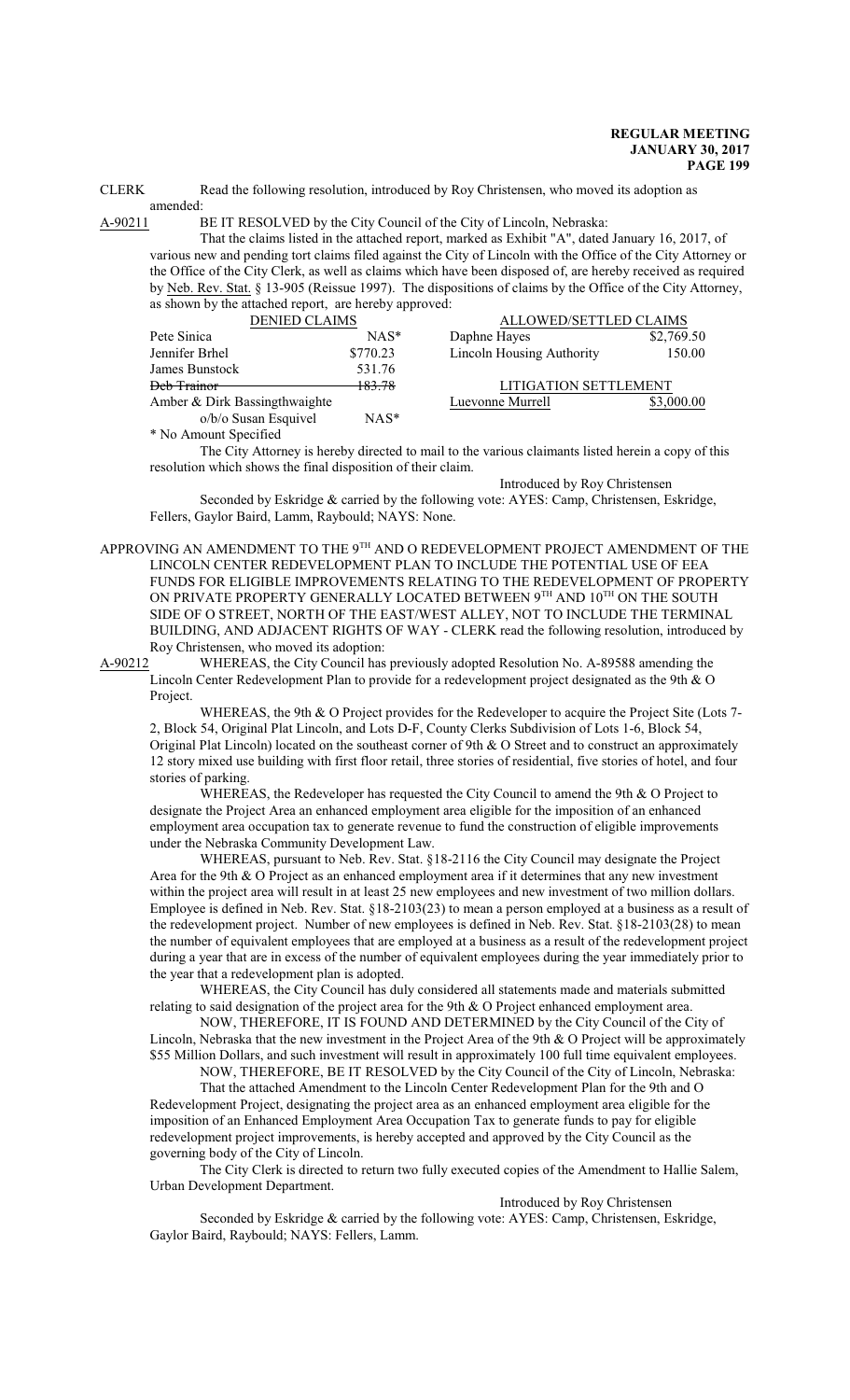## **REGULAR MEETING**

**JANUARY 30, 2017**

**PAGE 200**

#### AUTHORIZING A TRANSFER OF APPROPRIATIONS IN THE AMOUNT OF UP TO \$50,000 FROM MISCELLANEOUS BUDGET/CONTINGENCY TO CITY COUNCIL/REGULAR SALARIES TO COVER THE COSTS OF HIRING AN ADDITIONAL CITY COUNCIL STAFF PERSON AND/OR ADDING RESPONSIBILITIES TO THE CURRENT CITY COUNCIL STAFF POSITION FOR FISCAL YEAR 2016-2017 - PRIOR to reading:

- LAMM Moved to amend Bill No. 17R-21 as follows:
	- 1. On line 12, after "staff person", insert "or persons".
	- 2. On line 16, after "staff person", insert "or persons".

Seconded by Fellers & carried by the following vote; AYES: Camp, Christensen, Eskridge, Fellers, Lamm; NAYS: Gaylor Baird, Raybould.

CLERK Read the following resolution, introduced by Roy Christensen, who moved its adoption:

A-90213 WHEREAS, Lincoln City Council members serve in a part-time capacity; and

WHEREAS, the Lincoln City Council is increasingly challenged to meet its responsibilities to serve a growing city and an increasingly complex city government; and

WHEREAS, a modest increase in city council staff will allow Council members to provide improved constituent outreach and be more responsive to citizen suggestions and concerns; and

WHEREAS, a larger council staff will enable Council members to be better informed and more independent in analyzing the important issues that come before the City Council on a regular basis, including the City's biennial budget.

NOW THEREFORE, it is hereby resolved by the City Council of the City of Lincoln, Nebraska as follows:

1. That the City Council authorizes the hiring of an additional staff person or persons in addition to the current council staffing level.

That a transfer of appropriations in the amount of up to \$50,000 (fifty thousand dollars) from Miscellaneous Budget/Contingency to City Council/Regular Salaries to cover the costs of hiring an additional City Council staff person or persons and/or adding responsibilities to the current City Council staff position for fiscal year 2016-2017 is hereby approved and the Finance Director is authorized to make such transfer upon passage of this resolution.

Introduced by Roy Christensen

Seconded by Eskridge & carried by the following vote: AYES: Camp, Christensen, Eskridge, Fellers, Lamm, Raybould; NAYS: Gaylor Baird.

THE COUNCIL REQUESTS THE CHARTER REVISION COMMISSION TO REVIEW AND REPORT BACK TO THE COUNCIL AND TO THE MAYOR ON THE CHARTER PROVISIONS RELATING TO THE ADOPTION OF THE CITY'S BUDGET - CLERK read the following resolution, introduced by Roy Christensen, who moved its adoption:<br>A-90214 BE IT RESOLVED by the C

BE IT RESOLVED by the City Council of the City of Lincoln, Nebraska:

That the Charter Revision Commission is hereby requested to review and report back to the Council and to the Mayor on the Charter provisions relating to the adoption of the City's budget with particular attention to the impact of a Mayor vetoing a Council approved budget resolution. The Commission should review how the process works in other jurisdictions with a strong Mayor form of government and make recommendations on whether the current system of addressing a budget veto should remain or changes should be implemented by Charter Amendment.

Introduced by Roy Christensen

Seconded by Fellers & carried by the following vote: AYES: Camp, Christensen, Eskridge, Fellers, Gaylor Baird, Lamm, Raybould; NAYS: None.

## **PUBLIC HEARING ORDINANCES - 2ND READING & RELATED RESOLUTIONS**

CHANGE OF ZONE 16043 – APPLICATION OF E&G ENTERPRISES, LLC FOR A CHANGE OF ZONE FROM R-2 RESIDENTIAL DISTRICT TO O-3 OFFICE PARK DISTRICT ON PROPERTY GENERALLY LOCATED AT 8080 O STREET. (RELATED ITEMS: 17-7, 17R-10) - CLERK read an ordinance, introduced by Roy Christensen, amending the Lincoln Zoning District Maps adopted by reference and made a part of Title 27 of the Lincoln Municipal Code, pursuant to Section 27.05.020 of the Lincoln Municipal Code, by changing the boundaries of the districts established and shown thereon, the second time.

- USE PERMIT 16011 APPLICATION OF E&G ENTERPRISES, LLC TO ALLOW AN EARLY CHILDHOOD CARE FACILITY UP TO 8,000 SQUARE FEET IN SIZE FOR 130 CHILDREN ALONG WITH WAIVERS TO REDUCE THE REAR YARD, SIDE YARD, AND SIGN LOCATION SETBACK REQUIREMENTS IN THE O-3 DISTRICT, ON PROPERTY GENERALLY LOCATED AT 8080 O STREET. (RELATED ITEMS: 17-7, 17R-10)
- CHANGE OF ZONE 16034 APPLICATION OF KELLY CUSTOM HOMES, LTD TO DESIGNATE THE JOHN G. CORDNER HOUSE AS A LANDMARK, CHANGING THE ZONING DISTRICT FROM R-2 RESIDENTIAL TO R-2 RESIDENTIAL WITH LANDMARK OVERLAY, ON PROPERTY GENERALLY LOCATED AT 325 SOUTH 55 TH STREET (RELATED ITEMS: 17-8, 17R-11) - CLERK read an ordinance, introduced by Roy Christensen, amending the City of Lincoln Zoning District Map attached to and made a part of Title 27 of the Lincoln Municipal Code by designating certain property as a Landmark, the second time.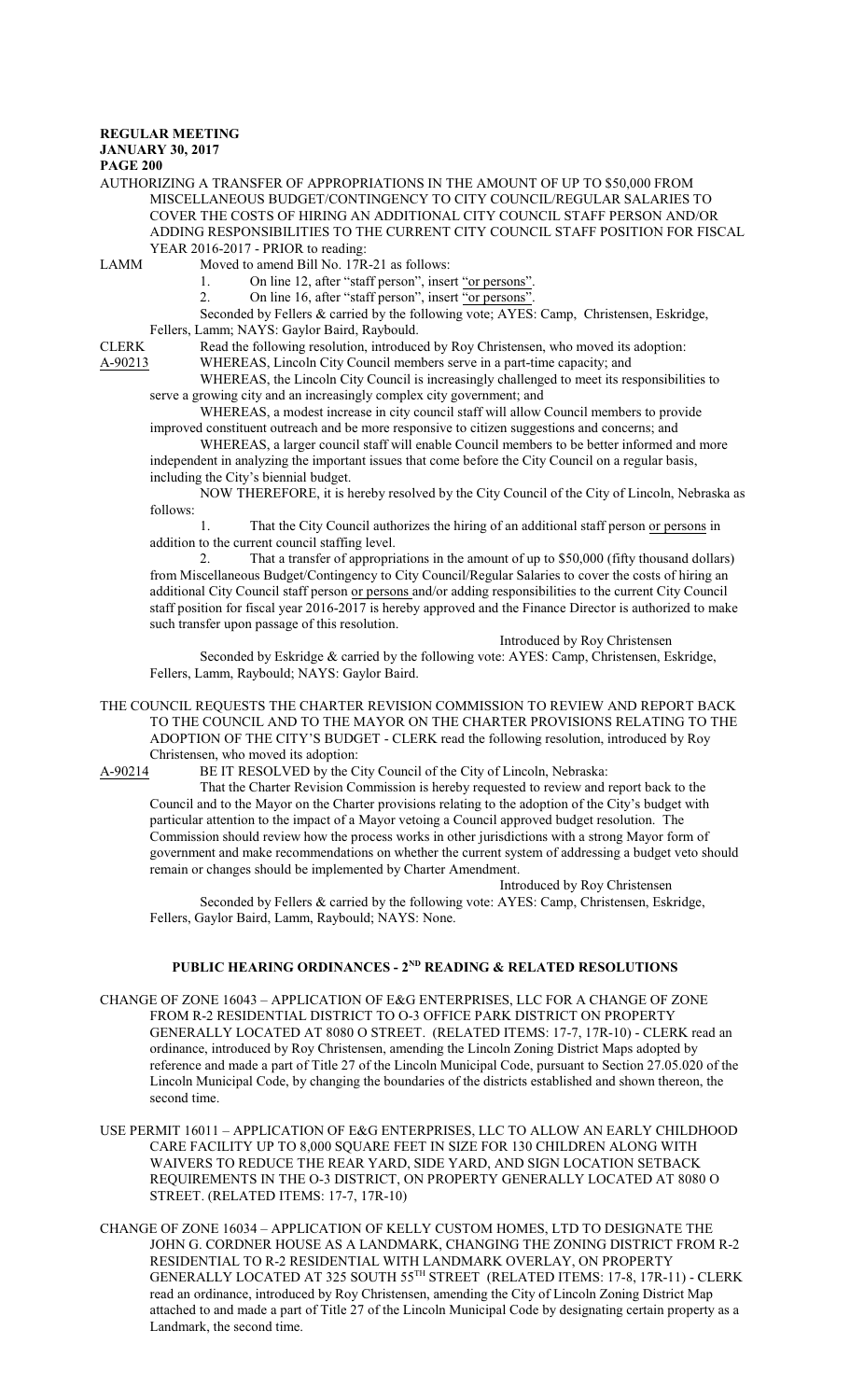- SPECIAL PERMIT 16055 APPLICATION OF KELLY CUSTOM HOMES, LTD FOR HISTORIC PRESERVATION OF THE JOHN G. CORDNER HOUSE TO PERMIT A COMMUNITY UNIT PLAN CONSISTING OF 9 DWELLING UNITS, WITH WAIVERS TO ELIMINATE PEDESTRIAN WAY SIDEWALK REQUIREMENTS, TO ALLOW LOTS TO EXCEED LOT WIDTH-TO-DEPTH RATIO, TO ELIMINATE REQUIREMENT THAT LOTS FRONT UPON A PUBLIC STREET, TO REDUCE FRONT YARD SETBACKS, MINIMUM LOT WIDTH AND MINIMUM LOT AREA, AND TO EXCEED COMMUNITY UNIT PLAN DENSITY REQUIREMENTS, ON PROPERTY GENERALLY LOCATED AT 325 SOUTH 55 TH STREET. (RELATED ITEMS: 17-8, 17R-11)
- CHANGE OF ZONE 16039 APPLICATION OF FIRST STREET BIBLE CHURCH TO DESIGNATE THE FORMER FIRST GERMAN CONGREGATIONAL CHURCH AS A LANDMARK, CHANGING THE ZONING DISTRICT FROM R-4 RESIDENTIAL TO R-4 RESIDENTIAL WITH LANDMARK OVERLAY, ON PROPERTY GENERALLY LOCATED AT 100 WEST F STREET (RELATED ITEMS: 17-9, 17R-12) - CLERK read an ordinance, introduced by Roy Christensen, amending the City of Lincoln Zoning District Map attached to and made a part of Title 27 of the Lincoln Municipal Code by designating certain property as a Landmark, the second time.
- SPECIAL PERMIT 16058 APPLICATION OF FIRST STREET BIBLE CHURCH FOR HISTORIC PRESERVATION OF THE FORMER FIRST GERMAN CONGREGATIONAL CHURCH TO ALLOW REDUCTION OF THE REAR YARD TO 10 FEET AND VARIANCE OF PARKING REQUIREMENTS, ON PROPERTY GENERALLY LOCATED AT 100 WEST F STREET. (RELATED ITEMS: 17-9, 17R-12)
- APPROVING A REAL ESTATE SALES AGREEMENT BETWEEN THE CITY OF LINCOLN AND VENTRE A TERRE, LLC FOR THE SALE OF CITY OWNED PROPERTY GENERALLY LOCATED AT THE NORTHWEST CORNER OF 21<sup>ST</sup> AND Y STREETS - CLERK read an ordinance, introduced by Roy Christensen, approving a Real Estate Sales Agreement between the City of Lincoln and Ventre A Terre, LLC authorizing the sale of City owned property generally located at the northwest corner of 21st and Y Streets, Lincoln, Nebraska, the second time.
- AMENDING CHAPTER 8.32 OF THE LINCOLN MUNICIPAL CODE TO INCREASE RECYCLING BY REQUIRING WASTE HAULERS TO OFFER CURBSIDE RECYCLING SERVICE TO CUSTOMERS, DIVERTING CORRUGATED CARDBOARD FROM THE LANDFILL, INCREASING CAPACITY FOR CITY-OWNED RECYCLING DROP-OFF SITES, IMPROVING DATA AVAILABLE WITH RESPECT TO RECYCLING IN LINCOLN, AND IMPLEMENTING A COMMUNITY WIDE RECYCLING EDUCATION CAMPAIGN - CLERK read an ordinance, introduced by Roy Christensen, amending Chapter 8.32 of the Lincoln Municipal Code relating to Solid Wastes by amending Section 8.32.010 to add additional definitions; by amending Section 8.32.040 to add new subsections (c), (d), and (e); by amending Section 8.32.205 to further clarify the duties of dwelling unit owners; and by adding new Sections 8.32.115, 8.32.135, 8.32.136, 8.32.137, 8.32.138, 8.32.139, and 8.32.225; and repealing Sections 8.32.010, 8.32.040, and 8.32.205 as hitherto existing, the second time.

CHRISTENSEN Moved to pass the ordinance as read.

Seconded by Raybould & carried by the following vote: AYES: Christensen, Eskridge, Fellers, Gaylor Baird, Lamm, Raybould: NAYS: Camp.

The ordinance, being numbered **#20433**, is recorded in Ordinance Book 32.

## **ORDINANCES - 3RD READING & RELATED RESOLUTIONS**

ANNEXATION 16013 – AMENDING THE LINCOLN CORPORATE LIMITS MAP BY ANNEXING APPROXIMATELY 39.5 ACRES OF PROPERTY GENERALLY LOCATED AT SOUTH  $66^{\text{\tiny{TH}}}$  STREET AND PINE LAKE ROAD - CLERK read an ordinance, introduced by Jon Camp, annexing and including the below described land as part of the City of Lincoln, Nebraska and amending the Corporate Limits map attached to and made a part of Ordinance No. 18208, to reflect the extension of the corporate limits boundary of the City of Lincoln, Nebraska established and shown thereon, the third time.

CAMP Moved to pass the ordinance as read.

Seconded by Fellers & carried by the following vote: AYES: Camp, Christensen, Eskridge, Fellers, Gaylor Baird, Lamm, Raybould: NAYS: None.

The ordinance, being numbered **#20434**, is recorded in Ordinance Book 32.

TEXT AMENDMENT 16019 – AMENDING SECTIONS 27.06.180 AND 27.62.150 OF THE LINCOLN MUNICIPAL CODE RELATING TO MANUFACTURING, PROCESSING, STORAGE, AND DISTRIBUTION USE GROUP TO ADD ASSEMBLY FACILITIES AS A CONDITIONAL USE IN THE H-4 ZONING DISTRICT AND FURTHER AMENDING SECTION 27.62.150 TO REQUIRE ANY PARTS USED IN THE ASSEMBLY PROCESS TO BE SCREENED FROM PUBLIC VIEW; AMENDING SECTION 27.63.470 TO ADD ASSEMBLY FACILITIES IN A PLANNED SERVICE COMMERCIAL DEVELOPMENT AS A SPECIAL PERMITTED USE IN THE H-4 DISTRICT; AND REPEALING SECTIONS 27.06.180, 27.62.150, AND 27.63.470 AS HITHERTO EXISTING - CLERK read an ordinance, introduced by Jon Camp, amending Section 27.06.180 and 27.62.150 of the Lincoln Municipal Code relating to the Manufacturing, Processing, Storage and Distribution Use Group to add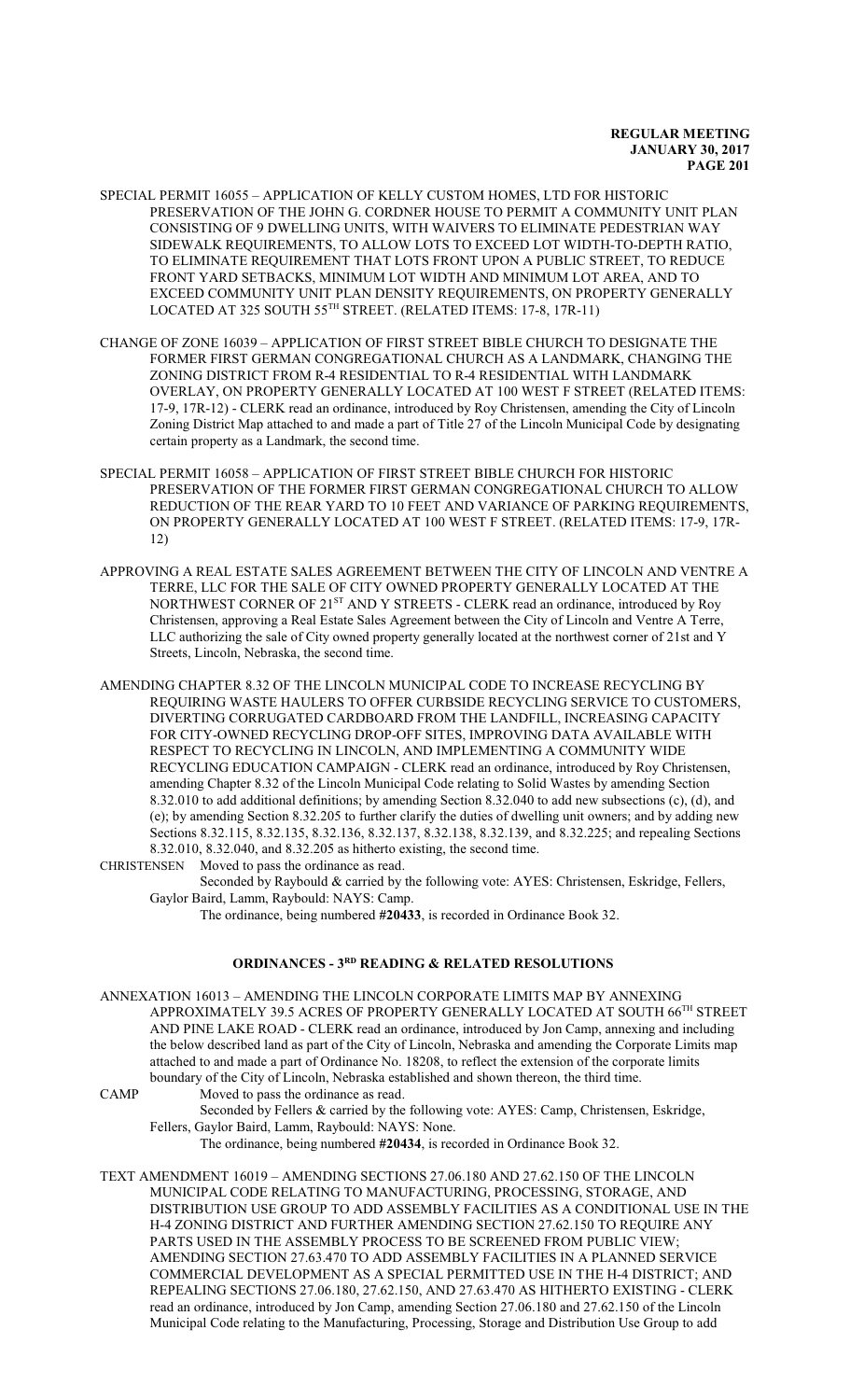assembly facilities as a conditional use in the H-4 Zoning district and further amending Section 27.62.150 to require any parts used in the assembly process to be screened from public view; and amending Section 27.63.470 to add assembly facilities in a planned service commercial development as a special permitted use in the H-4 district; and repealing Sections 27.06.180, 27.62.150, and 27.63.470 as hitherto existing, the third time.

CAMP Moved to pass the ordinance as read.

Seconded by Eskridge & carried by the following vote: AYES: Camp, Christensen, Eskridge, Fellers, Gaylor Baird, Lamm, Raybould: NAYS: None.

The ordinance, being numbered **#20435**, is recorded in Ordinance Book 32.

DEDICATING LAND LOCATED ON THE WEST SIDE OF SW  $27^{\text{TH}}$  STREET, NORTH OF WEST A STREET, AS STREET RIGHT-OF-WAY FOR SW 27TH STREET - CLERK read an ordinance, introduced by Jon Camp, dedicating a 33 foot wide strip of land on the west side of sw 27<sup>th</sup> Street, north of West A Street, conveyed to the City by B&J Partnership as additional right-of-way fro SW 27<sup>th</sup> Street, the third time. CAMP Moved to pass the ordinance as read.

Seconded by Eskridge & carried by the following vote: AYES: Camp, Christensen, Eskridge, Fellers, Gaylor Baird, Lamm, Raybould: NAYS: None.

The ordinance, being numbered **#20436**, is recorded in Ordinance Book 32.

- AMENDING CHAPTER 8.52 OF THE LINCOLN MUNICIPAL CODE RELATING TO THE GRAFFITI ABATEMENT ACT TO REMOVE AN UNUSED VOLUNTEER APPEALS BOARD AND PROVIDE FOR ADMINISTRATIVE REVIEW - CLERK read an ordinance, introduced by Jon Camp, amending Chapter 8.52 of the Lincoln Municipal Code relating to Graffiti Abatement Act by amending Section 8.52.030 Definitions to add a definition for Health Director; by amending Section 8.52.050 Graffiti as a Nuisance; Prohibited to change references of Mayor to City; by amending Section 8.52.060 Means of Appeal to replace the Graffiti Appeals Board with the Health Director for the purpose of hearing appeals; by amending Section 8.52.070 Duties and Powers of Mayor to include designating a City Department or Division to receive and respond to reports of graffiti; and repealing Sections 8.52.030, 8.52.050, 8.52.060, and 8.52.070 of the Lincoln Municipal Code as hitherto existing, the third time.
- CAMP Moved to pass the ordinance as read. Seconded by Christensen & carried by the following vote: AYES: Camp, Christensen, Eskridge, Fellers, Gaylor Baird, Lamm, Raybould: NAYS: None.

The ordinance, being numbered **#20437**, is recorded in Ordinance Book 32.

- APPROVING AN AGREEMENT FOR PCS TOWER AND APPURTENANCES BETWEEN THE CITY AND T-MOBILE CENTRAL LLC TO LOCATE A COMMUNICATION FACILITY ON PROPERTY GENERALLY LOCATED AT 7401 S. 56<sup>TH</sup> STREET - CLERK read an ordinance, introduced by Jon Camp, accepting and approving the Agreement for PCS Tower and Appurtenances between the City of Lincoln, Nebraska, a municipal corporation, and T-Mobile Central LLC for the placement of telecommunications facilities upon City property generally located at 7401 S. 56<sup>th</sup> Street, Lincoln, NE and authorizing the Mayor to sign the Agreement on behalf of the City, the third time.
- CAMP Moved to pass the ordinance as read. Seconded by Christensen & carried by the following vote: AYES: Camp, Christensen, Eskridge, Fellers, Gaylor Baird, Lamm, Raybould: NAYS: None. The ordinance, being numbered **#20438**, is recorded in Ordinance Book 32.
- APPROVING AN AGREEMENT FOR PCS TOWER AND APPURTENANCES BETWEEN THE CITY AND T-MOBILE CENTRAL LLC TO LOCATE A COMMUNICATION FACILITY ON PROPERTY GENERALLY LOCATED AT 4375 S. 33RD COURT - CLERK read an ordinance, introduced by Jon Camp, accepting and approving the Agreement for PCS Tower and Appurtenances between the City of Lincoln, Nebraska, a municipal corporation, and T-Mobile Central LLC for the placement of telecommunications facilities upon City property generally located at 4375 S. 33<sup>rd</sup> Street, Lincoln, NE and authorizing the Mayor to sign the Agreement on behalf of the City, the third time.
- CAMP Moved to pass the ordinance as read.
	- Seconded by Christensen & carried by the following vote: AYES: Camp, Christensen, Eskridge, Fellers, Gaylor Baird, Lamm, Raybould: NAYS: None.

The ordinance, being numbered **#20439**, is recorded in Ordinance Book 32.

## **RESOLUTIONS - 1ST READING**

- REAPPOINTING KAREN NALOW TO THE NEBRASKA CAPITOL ENVIRONS COMMISSION FOR A TERM EXPIRING JANUARY 9, 2020. *(CONSENT)*
- REAPPOINTING TAMMY EAGLE BULL, GILL PEACE, AND MICHELLE PENN TO THE URBAN DESIGN COMMITTEE FOR TERMS EXPIRING FEBRUARY 1, 2020. *(CONSENT)*
- APPOINTING JAMES GORDON TO THE VETERANS MEMORIAL GARDEN ADVISORY COUNCIL FOR A TERM EXPIRING NOVEMBER 1, 2019. *(CONSENT)*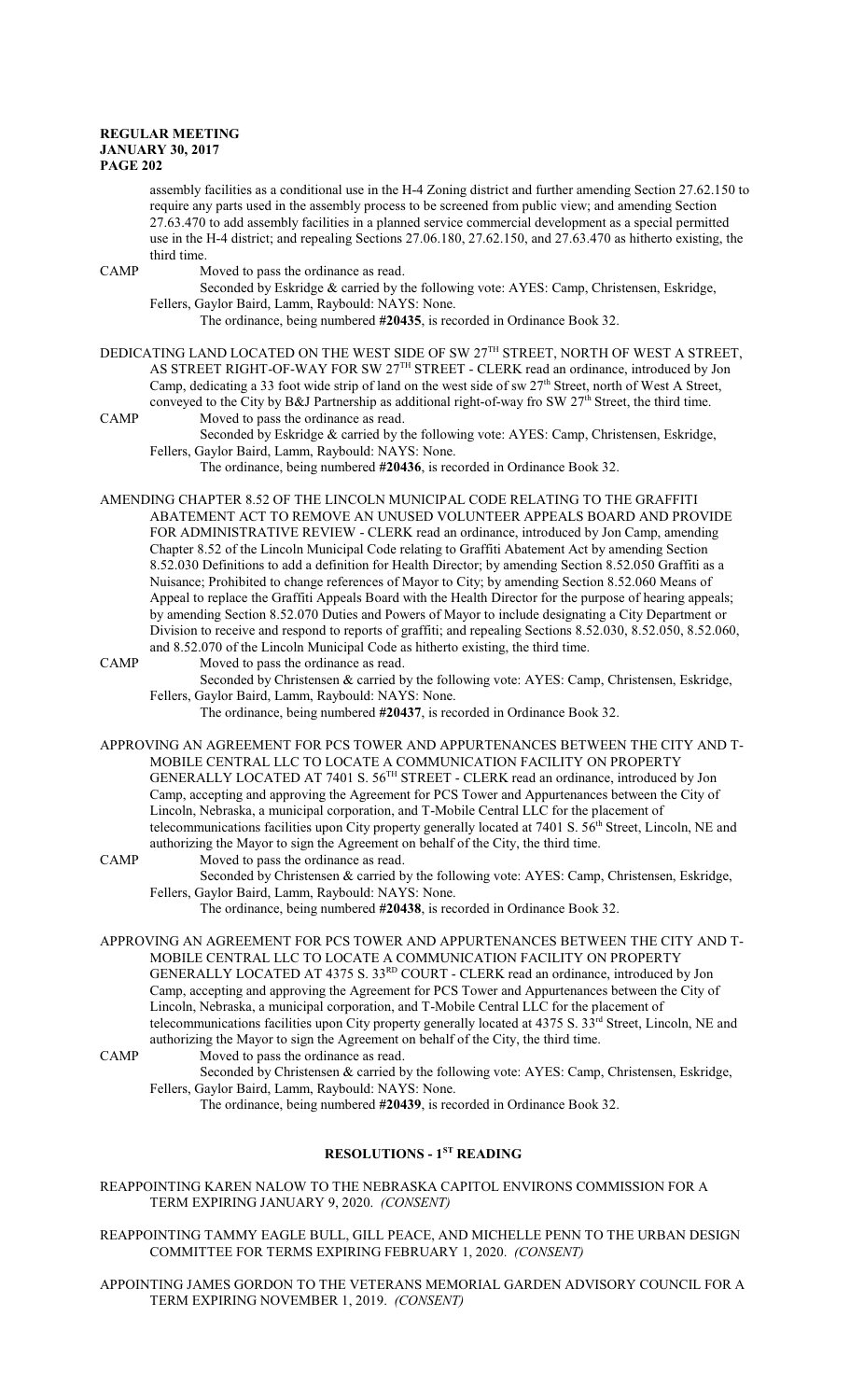APPROVING THE WILDERNESS HILLS COMMERCIAL CENTER PUD S. 40<sup>th</sup> STREET DIRECTED ARTERIAL STREET IMPACT FEE AGREEMENT BETWEEN THE CITY OF LINCOLN AND LINCOLN FEDERAL BANCORP, INC. TO DIRECT ARTERIAL STREET IMPACT FEES COLLECTED FROM DEVELOPMENT OF PROPERTIES WITHIN THE WILDERNESS HILLS COMMERCIAL CENTER PUD TO REIMBURSE THE OWNERS OF THE WILDERNESS COMMONS DEVELOPMENT OR LINCOLN FEDERAL, AS THE OWNER OF THE WILDERNESS HILLS DEVELOPMENT, FOR THE COST OF CONSTRUCTING THE SOUTH 40<sup>TH</sup> STREET IMPROVEMENTS LOCATED SOUTH OF HOHENSEE DRIVE, PURSUANT TO THE WILDERNESS COMMONS CONDITIONAL ANNEXATION AND ZONING AGREEMENT AND/OR THE WILDERNESS HEIGHTS CONDITIONAL ANNEXATION AND ZONING AGREEMENT.

## **ORDINANCES - 1ST READING & RELATED RESOLUTIONS (AS REQUIRED)**

- ANNEXATION 16014 AMENDING THE LINCOLN CORPORATE LIMITS MAP BY ANNEXING APPROXIMATELY 9.25 ACRES OF PROPERTY GENERALLY LOCATED AT NORTHWEST  $48^{\mathrm{TH}}$ STREET AND WEST HOLDREGE STREET. (RELATED ITEMS: 17-12, 17-13) - CLERK read an ordinance, introduced by Carl Eskridge, annexing and including the below described land as part of the City of Lincoln, Nebraska and amending the Corporate Limits Map attached to and made a part of Ordinance No. 18208, to reflect the extension of the corporate limits boundary of the City of Lincoln, Nebraska established and shown thereon, the first time.
- CHANGE OF ZONE 07063A APPLICATION OF RINGNECK DEVELOPMENT, LLC, TO AMEND THE I-80 WEST LINCOLN BUSINESS CENTER PLANNED UNIT DEVELOPMENT FOR A CHANGE OF ZONE FROM AG AGRICULTURAL DISTRICT TO R-3 RESIDENTIAL DISTRICT; UNDER A PLANNED UNIT DEVELOPMENT DISTRICT DESIGNATION OF SAID PROPERTY; AND TO APPROVE AN AMENDED DEVELOPMENT PLAN WHICH PROPOSES MODIFICATIONS TO THE ZONING ORDINANCE AND DESIGN STANDARDS TO ALLOW THE DEVELOPMENT OF UP TO 41 DWELLING UNITS, WITH A MIX OF SINGLE-FAMILY DETACHED AND ATTACHED UNITS, ON PROPERTY GENERALLY LOCATED AT NORTHWEST 48<sup>th</sup> STREET AND WEST HOLDREGE STREET. (RELATED ITEMS: 17-12, 17-13) - CLERK read an ordinance, introduced by Carl Eskridge, amending the Lincoln Zoning District Maps attached to and made a part of Title 27 of the Lincoln Municipal Code, as provided by Section 27.05.020 of the Lincoln Municipal Code, by changing the boundaries of the districts established and shown thereon, the first time.
- CHANGE OF ZONE 16044 APPLICATION OF SOUTHWEST FOLSOM DEVELOPMENT, LLC FOR A CHANGE OF ZONE FROM R-4 RESIDENTIAL DISTRICT TO R-3 RESIDENTIAL DISTRICT ON PROPERTY GENERALLY LOCATED AT SOUTH FOLSOM STREET AND WEST AMARANTH LANE - PRIOR to reading:
- CAMP Moved to delay Public Hearing to 02/13/17. Seconded by Christensen & carried by the following vote: AYES: Camp, Christensen, Eskridge, Fellers, Gaylor Baird, Lamm, Raybould: NAYS: None.
- CLERK Read an ordinance, introduced by Carl Eskridge, amending the Lincoln Zoning District Maps adopted by reference and made a part of Title 27 of the Lincoln Municipal Code, pursuant to Section 27.05.020 of the Lincoln Municipal Code, by changing the boundaries of the districts established and shown thereon, the first time.
- TEXT AMENDMENT 16017 AMENDING SECTIONS 4.36.010, 4.36.030, 4.36.040, 4.36.050, 27.06.070, 27.06.100, 27.06.130, 27.06.170, 27.06.180, 27.25.080, 27.35.080, 27.56.017, 27.56.120, 27.56.160, 27.57.150, 27.62.040, 27.63.175, 27.69.040, AND 27.72.030, REPEALING SAID SECTIONS AS HITHERTO EXISTING, ADDING A NEW SECTION 4.36.070, AND REPEALING SECTION 27.67.050; TO ADD ZONING APPLICATION REVIEW RESPONSIBILITIES FOR THE URBAN DESIGN COMMITTEE, THE CAPITOL ENVIRONS DISTRICT, AND HISTORIC PRESERVATION COMMISSION; TO AMEND PROVISIONS REGARDING THE CAPITOL ENVIRONS DISTRICT TO REVISE DEFINITIONS, AND MODIFY ADDITIONAL HEIGHT AND AREA REQUIREMENTS; TO AMEND ZONING REGULATIONS REGARDING THE B-4 DISTRICT, TO DELETE CERTAIN USES FROM THE B-4 DISTRICT, TO PROVIDE THERE IS NO REQUIRED PARKING IN THE B-4 DISTRICT, TO DELETE B-4 DISTRICT SPECIAL PARKING REQUIREMENTS, AND TO MODIFY B-4 DISTRICT SIGN REQUIREMENTS AND HEIGHT AND LOT REQUIREMENTS; TO AMEND B-4 AND O-1 ZONING REGULATIONS TO PROVIDE THAT IN THE B-4 AND O-1 DISTRICTS APPLICATION FOR A BUILDING PERMIT SHALL BE REVIEWED FOR COMPLIANCE WITH SUBAREA DESIGN STANDARDS; AND TO DEFINE B-4 AND O-1 ZONED AREAS SUBJECT TO SOUTH HAYMARKET DESIGN STANDARDS. (RELATED ITEMS 17-15, 17R-26) - CLERK read an ordinance, introduced by Carl Eskridge, amending provisions of the Lincoln Municipal Code related to Zoning by amending Chapter 4.36 of the Lincoln Municipal Code relating to the Urban Design Committee by amending Section 4.36.010 to capitalize the name City; by amending Section 4.36.030 to expand the duties of the Committee to include advising other public agencies and acting as the Appeals Board for appeals of administrative decisions relating to the Downtown, South Haymarket, and Neighborhood Design Standards for zoning regulations; by amending Section 4.36.040 to clarify the Urban Design Committee